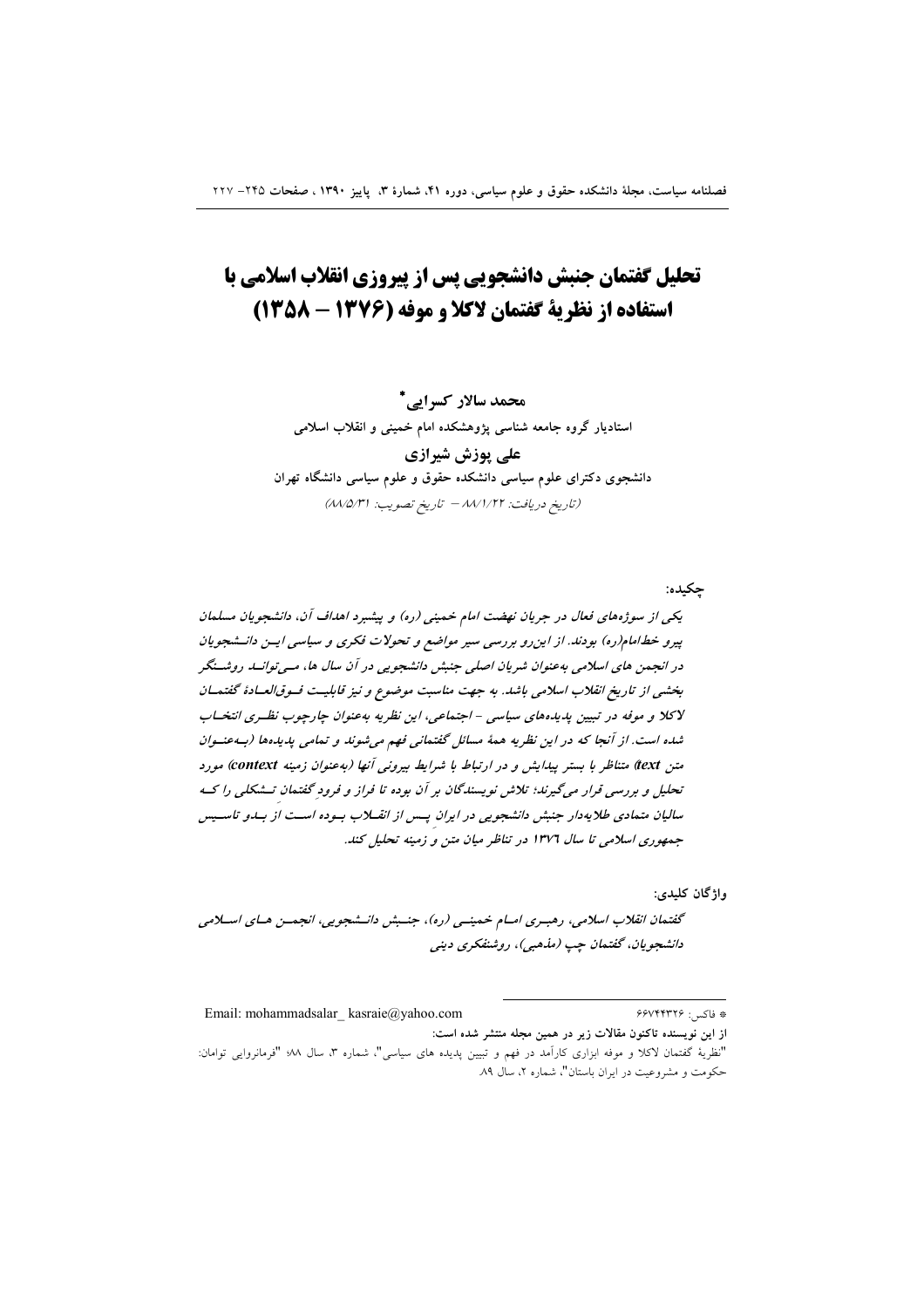#### مقدمه

انقلاب اسلامی ایران، آخرین انقلاب قرن بیستم، در ۲۲ بهمن ۱۳۵۷ بر گفتمــان یهلویــسم استیلا یافت و الگویی جدید از نظام سیاسی را بر پایهٔ اَموزههای دینی بـه جهـان معرفـی کـرد. یکی از ویژگی های منحصر به فرد گفتمان انقـلاب اسـلامی آن بـود کـه همـهٔ سـوژههـا را از صنفهای مختلف نمایندگی می کرد؛ این درحالی است که برای نمونه، سوژههای سیاسی فعال در انقلاب کمونیستی روسیه کارگران، انقلاب چین دهقانان و در انقــلاب فرانــسه روشــنفکران بو دند.

از آغاز مبارزات امام خمینی (ره) علیه سلطنت پهلوی، گـروه هــا و تــشکل هــای مختلــف سیاسی که در ذات آنها اختلافاتی گسترده نهفته بود حول محور رهبری انقــلاب مفــصا بنــدی شدند. با هژمونی گفتمان انقلاب اسلامی، این اختلافات هویـدا شـد. گـروه هـایـی کـه تــضاد ايدئولوژيک با اسلام و امام داشتند، حاشيهراني شدند و آنهايي که ظرفيت مفصل بندي پيرامـون دال مرکزی این گفتمان (رهبری امام خمینی) را دارا بودند، برجسته شدند. از جمله سوژههـای مفصل بندی شده در این گفتمان می توان از دانشجویان هوادار انقلاب اسلامی نام برد که بیـشتر در قالب انجمن هاي اسلامي دانشجويي گردهم آمـده بودنـد.از آغـاز نهـضت، دانـشجويان در زمرهٔ سوژههای سیاسی – اجتماعی مهم و نقش اَفرین در مبارزات گفتمان انقلاب اسلامی علیـه سلطنت یهلوی قرار گرفتند. چند ماه پس از هژمونی ایـن گفتمـان یعنـی در سـال ۱۳۵۸، ایـن دانشجویان – معروف به «پیروان خط امام» – که غالب آنها از اعضای انجمن هـای اسـلامی در دانشگاه های مختلف بودند، به منظور ایجاد هماهنگی بین انجمن های اسلامی مرکزیتی واحـد تحت عنوان «اتحادیه مرکزی انجمن های اسلامی دانشجویان سراسر کشور» را تاسیس کردنـد و در قالب آن به فعالیت پرداختند (جمعی از نویسندگان، ۱۳۷۹: ۹). خط مشی و دستمایهٔ حرکت آنها، برگرفته از سخن امام خمینی (ره) مبنی بر این بود که دانـشجویان انجمـنهـای اسـلامی میـان حوزه و دانشگاه «تحکیم وحدت» کنند. اگرچه سابقهٔ انجمن اسلامی بـه دههـا سـال پـیش از انقلاب اسلامی باز میگشت (بردی، ۱۳۸۲: ۲۵)؛ اما با پیروزی انقلاب حرکتبی نـو در ایــن تــشکل يديد آمد كه در راس آن دفتر تحكيم وحدت بود و جهتدهي به انجمنهاي اسـلامي سراسـر كشور را برعهده داشت. نقش جنبش دانشجويي پس از هژمونی گفتمان انقلاب اسلامی، نقشی اثرگذار و تعیین کننده بود. این مسئله از زوایای گوناگون قابل مشاهده و بررسی اسـت. اساســاً گفتمان ها پس از حاشیهرانی رقیب و استیلا بر ساحت سیاسی – اجتماعی، جهت دستیابی بـه ثبات معنایی و استقرار هژمونی خویش، دال های گفتمان رقیب را ساختارشکنی کـرده، اســاس هویت پیشین و هرچه را که به نوعی یادآور آن باشد متلاشی می کنند. این اقتـضای ضــدیت و تثبیت هژمونی در گفتمان است.برای نمونه، پس از پیروزی گفتمان انقلاب اسلامی در ایـران.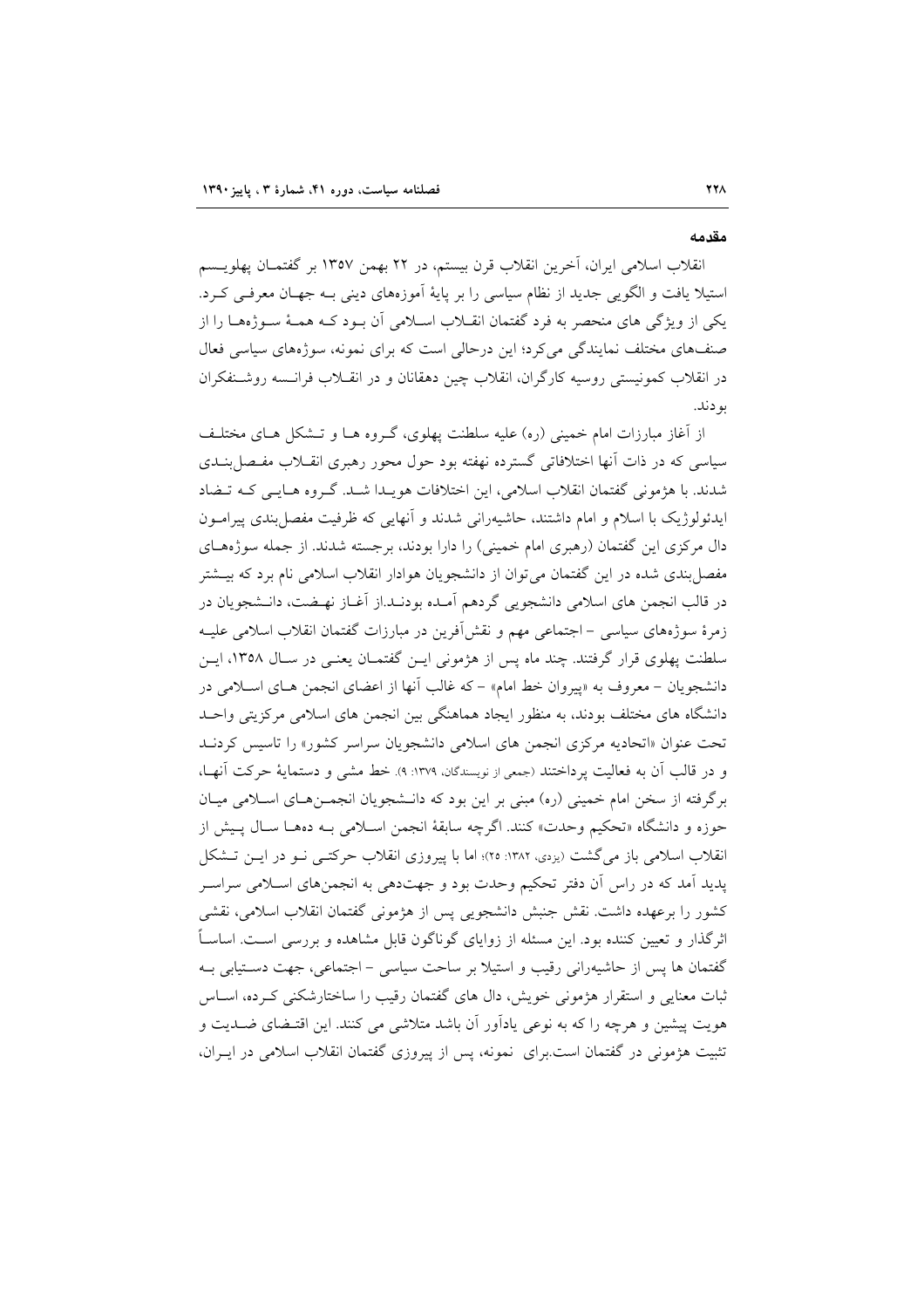هر نماد و نشانهای که دال بر قدرت و هویت گفتمان پهلوی بود ساختارشکنی شد: یا بی معنا و تھی و یا در معنایی جدید بازتعریف شد (ادیبزاده،۱۳۸۷: ۱۰۵).

جنبش دانشجویی را می توان در زمرهٔ اثرگذارترین سوژههای سیاسی فعال پس از هژمـونی انقلاب اسلامی در استقرار گفتمان پایهریزی شده بوسیله امام خمینی (ره) دانست. این نقش در جريان تسخير لانهٔ جاسوسي آمريکا در سال هاي نخست پيړوزي انقلاب، به بــارزترين شــکل هويدا شد. يس از أن نيز بـا أغــاز جنـگ تحميلـي، همــواره جنـبش دانـشجويي از مهــمتـرين تامین کنندگان نیروی انسانی برای حضور در عرصههای گوناگون جبهه بـه شـمار مـیرفـت. از مقولهٔ انقلاب فرهنگی نیز می توان به عنوان یکی دیگر از اقدامات مهــم جنـبش دانــشجویی در جهت استقرار گفتمان انقلاب اسلامی نام برد.

نکتهای که در مقالهٔ حاضر مدنظر قرار گرفته، توجه به این نکتـه اسـت کـه در سـال هـای یادشده، جنبش دانشجویی در چارچوب انجمــن هــای اســلامی و اتحادیــهٔ مرکـزی اَن (دفتـر تحکیم وحدت) متبلور و به نوعی هویت آن با هویت این تشکل یکسان تلقبی میشد. ایـن مسئله به ویژه پس از انقلاب فرهنگی نمودی قطعی و تمامعیار یافت؛ چـرا کـه دفتـر تحکـیم وحدت با غیریتسازی در برابر تمامی تشکل های دانشجویی غیر خط امامی، تمامی آنها را به حاشیه راند و استیلای خود را بر فضای دانشجویی تثبیت کرد.انجمن های اسلامی دانـشجویان را تا قبل از دههٔ ۱۳۷۰ می توان نمایندهٔ تفکر انقلابی چپ سنتی دانست؛ اما هنگامی که در دههٔ ۷۰ گفتمان چپ بوسیله گفتمان حاکم (سازندگی) از کانون های قدرت به حاشـیه رانـده شـد، بتدریج در مفصل بندی دال ها و اتخـاذ مواضـع خـود بـازنگری کـرد. بــدین ترتیـب، گفتمــان انجمنهای اسلامی و به ویژه اتحادیهٔ مرکزی آن اندک انـدک از چـب سـنتی بـه چـب مـدرن گرایش پیدا کرد و به عنوان نمایندهٔ این تفکر عمل کرد (ظریفهاییا، ۱۳۷۸: ۷۶و۷۷). از ایسزرو بـرای تحلیل عملکرد قدیمیترین، فراگیرترین و موثرترین تشکل در جنبش دانشجویی ایران در دورهٔ زمانی مورد بحث، باید دو مرحله را از یکدیگر تفکیک کـرد: در دورهٔ اول (١٣٦٨–١٣٥٨) بـه جهتگیریها و مواضع طیف چپ سنتی و در دورهٔ دوم (۱۳۷۵–۱۳۳۸) به طیف چپ مدرن و انجمنهای روشنفکری دینی مانند حلقهٔ کیان توجه کرد. در ایــن نوشـتار پـس از ارائــهٔ بحثــی موجز در خصوص بخشي از مفاهيم و مولفههاي اساسي نظريهٔ گفتمان لاکلا و موفه بــه عنــوان چارچوب نظري، به تحليل گفتماني گفتمان انجمن هاي اسلامي دانشجويان و اتحاديۀ مركزي این تشکل در دههٔ شـصت ش. و بررسـی تغییـر و تحـولات آن در دهــهٔ هفتـاد ش. خــواهیم ير داخت.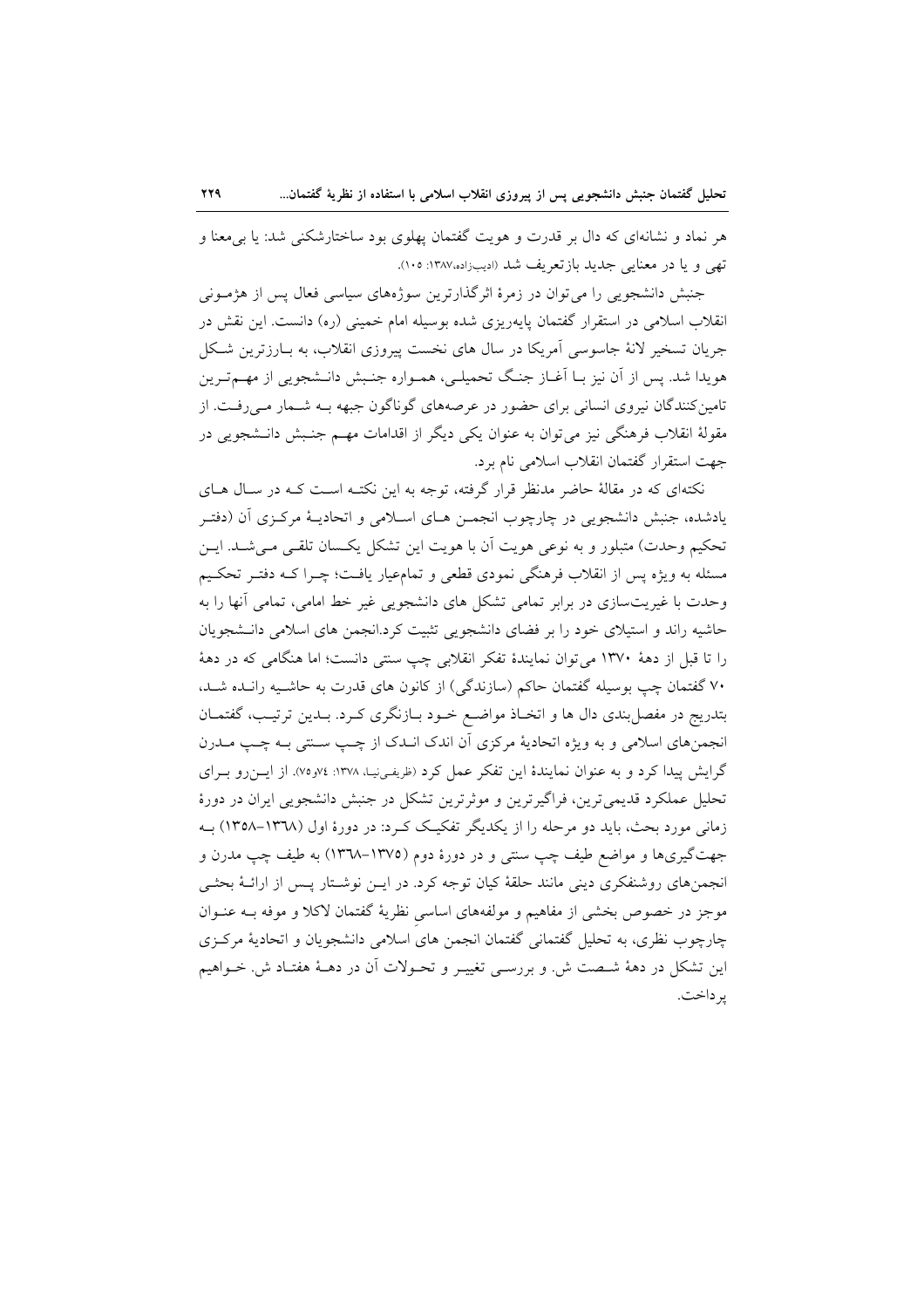چارچوب نظري: مولفههاي اساسي نظريهٔ گفتمان لاكلا و موفه

۱– مفصل بندی: کنشی که میان عناصر مختلف مانند مفاهیم، دال هـا، نمادهـا و… چنــان رابطهای ایجاد می کند که هویت اولیه آنها دگرگون شده، هویتی جدید بیابند. از این رو، هویت یک گفتمان در اثر رابطهای شکل میگیرد که از طریق عمل مفصل بندی میان عناصـر گونـاگون به وجود می آید (تاجیک، ١٣٨٣:٤٦). در فرایند مفصل بندی، گفتمان ها دال هـای شـناور در عرصـه اجتماع را همانند قطعات به هم ریخته پازل، به گونهای کنار هم میچینند که معنایی همهفهم و تصویری روشن از نظام سیاسی اجتماعی بـه دسـت دهـد. بـا هژمونیـک شـدن نظـام معنـایی مفصل بندي شده، ثبات معنايي حاصل مي شود.

٢- دال و مدلول: این دو مفهوم در نظریه لاکلا و موف نقش کلیـدی دارنـد. دال هـا اشخاص، مفاهیم، عبارات و نمادهایی انتزاعی یا حقیقی هستند که در چارچوب های گفتمـانی خاص، بر معانی خاص دلالت میکنند. در میان تمامی دال های یک گفتمان به شـخص، نمـاد، يا مفهومي كه ساير دال هـا حـول محـور أن جمـع و مفـصل بنـدي مـي شـوند، «دال مركـزي» (Nodal point) می گویند. دال مرکزی به مثابه عمود خیمه است که اگر برداشته شود، خیمه فـرو می ریزد. معنا و مصداقی که یک دال بر آن دلالت دارد، مدلول نامیده می شود. مـدلول نــشانهای است که ما با دیدن آن، دال مورد نظر برایمان معنا میشود. بـه عنـوان مثـال، تکثـر مطبوعـات منتقد یک علامت، نشانه یا یک «مدلول» است که ما را به دال «آزادی بیان» رهنمون می شود. به عبارت دیگر آزادی بیان را برای ما معنا میکند. البته آزادی بیان مدلول های (نشانههایی) دیگ هم دارد؛ از این رو به آن «دال شناور» میگویند. دال شناور دال<sub>عی</sub> است کـه مـدلول آن شـناور (غیرثابت) است؛ به عبارت دیگر، مدلول های متعدد دارد و گروه های مختلـف سیاسـی بـرای انتساب مدلول مورد نظر خود به آن، با هم رقابت میکنند.

۳– ضدیت (Antagonism)، غیریت (Otherness): گفتمان ها اساساً در تفـاوت و ضــدیت با يكديگر شكل مىگيرند. هويتLيابى يک گفتمان، صرفاً در تعــارض بــا گفتمــان هــاى ديگــر امکانپذیر است. روز را تنها در تعارض با شب میتوان شناخت. پس هویـت روز وابـسته بـه شب است و برعکس. هویت تمامی گفتمان ها مشروط به وجود غیر است. از این٫رو أنها بــرای کسب هويت، همواره در برابر خود غيريتسازي مي کنند.

٤– ب**رجستهسازی و حاشیهرانی**: مفهوم غیریت در ذات خود با مفاهیم «برجستهسـازی» و «حاشیهرانی» همراه است. این دو مفهوم به اشکال مختلف در عرصه منازعات گفتمانی ظاهر می شوند. طرد یا حاشیهرانی نقاط ضعف خود و نقاط قوت رقیب و برجستهسازی نقاط قــوت خود و نقاط ضعف رقیب از آن جمله است. در واقع برجستهسـازی و حاشـیهرانـی، شـیوهای برای حفظ و استمرار قدرت و هژمونی یک گفتمان است (سلطانی، ۱۳۸۳: ۱۲۷).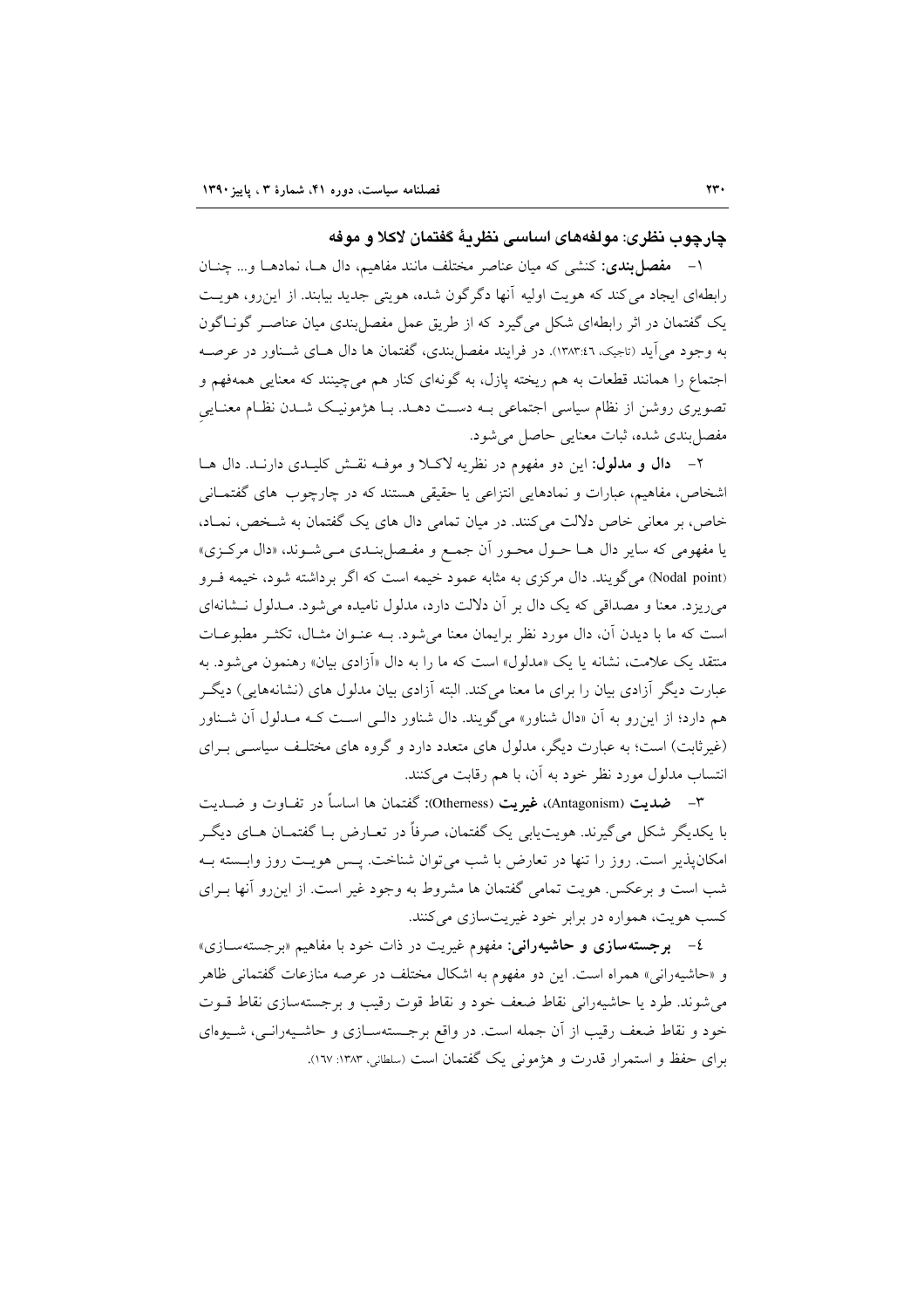0– منطق تفاوت، منطق همارزي: «منطق تفاوت» (Logic of difference) به ويژگي متكثر بودن جامعه اشاره دارد و بر تمایزها و تفاوت های میان نیروهای اجتماعی تأکید مـی کنــد. امــا گفتمان ها پیوسته در تلاش هستند تا تفاوت های موجود را پنهان کننـد و جامعـه را یکدسـت نشان دهند. این کار به وسیله ایجاد یک زنجیرهٔ همارزی انجام مـیشـود. اگرچـه پنهـان کـردن تفاوت ها همیشه موقتی است و هر لحظه این امکان وجـود دارد کـه اختلافـات هویـدا شـود (Smith, 1998: 89). چرا كه منطق تفاوت مي كوشد از راه تأكيد بر تفاوت ها و تنوعات و به تبع آن اختلافات موجود در عرصه اجتماعي، «زنجيرهٔ همارزي» (Chain of equivalence) موجبود را به هم بريز د.

٦- ا**ستيلا يا هژموني و تثبيت معنا**: اگر بر سر معنايي خاص بـراي يـک دال در جامعــه اجماع حاصل شود، به عبارت دیگر، افکار عمومی معنایی مشخص را برای آن هرچند به طـور موقت بيذيرد، اَن دال هؤمونيک مي شود. با هؤمونيـک شــدن دال هــاي يــک گفتمــان، کــلّ اَن گفتمان هژمونيک مي شود. تثبيت موقت هويت ها، اصـلي تـرين کـارويژهٔ هژمـوني در گفتمـان است. دستیابی به هژمونی یا استیلا بر ساحت اجتماعی که غایت یک گفتمان به شمار مے رود، به کمک تثبیت معنا امکان پذیر خواهد بود.

۷– ت**زلزل یا برتقراری** (Dislocation): اساساً هژمـونی و تثبیـت معنـای دال هــا در تمــام گفتمان ها موقتی است (حسینی;اده، ۱۳۸٦: ۲۰). گفتمان ها همیشه به وسیلهٔ گفتمان هـای رقیـب و بحرانهای اجتماعی دچار تزلزل می شوند. بنابراین، همواره ایـن امکـان وجـود دارد کـه معنـای تثبیت شدهٔ دال های یک گفتمان متزلزل یا اصطلاحاً بـیقـرار شـود (از سـوی افکـار عمـومی درستی آن مورد تردید واقع شود). هنگامیکه نظام معنایی یک گفتمـان متزلـزل شـود، کـل آن گفتمان متزلزل میشود و زمینه برای جانشینی گفتمان رقیب فراهم می شود.

۸– موقعیت سوژهای و سوژگی سیاســی: «موقعیـت سـوژگی» (Subject positions) بــه تسلط گفتمان هژمون بر سوژهها اشاره دارد. هنگامی که سوژه در چارچوب یـک مفـصا بنــدی هژمونیک قرار گرفت، در آن مضمحل و آزادی عملش محدود میشـود. در ایــن حالــت، ایــن گفتمان است که جایگاه سوژه و الگوی عمل وی را معین می کند. «سوژگی سیاسی» ( Political subjectivity) نیز به حالتی می گویند که بر اثر بی قراری های اجتماعی، موقعیت گفتمان مسلط متزلزل می شود. در این هنگام، سوژه آزادی عمل می یابد تا به عنوان یک «کارگزار» یــا «عامــل سیاسی» دست به فعالیت بزند؛ گفتمان هژمون را به چالش بطلبد و نظم مورد نظر خویش را بر جامعه مسلط سازد.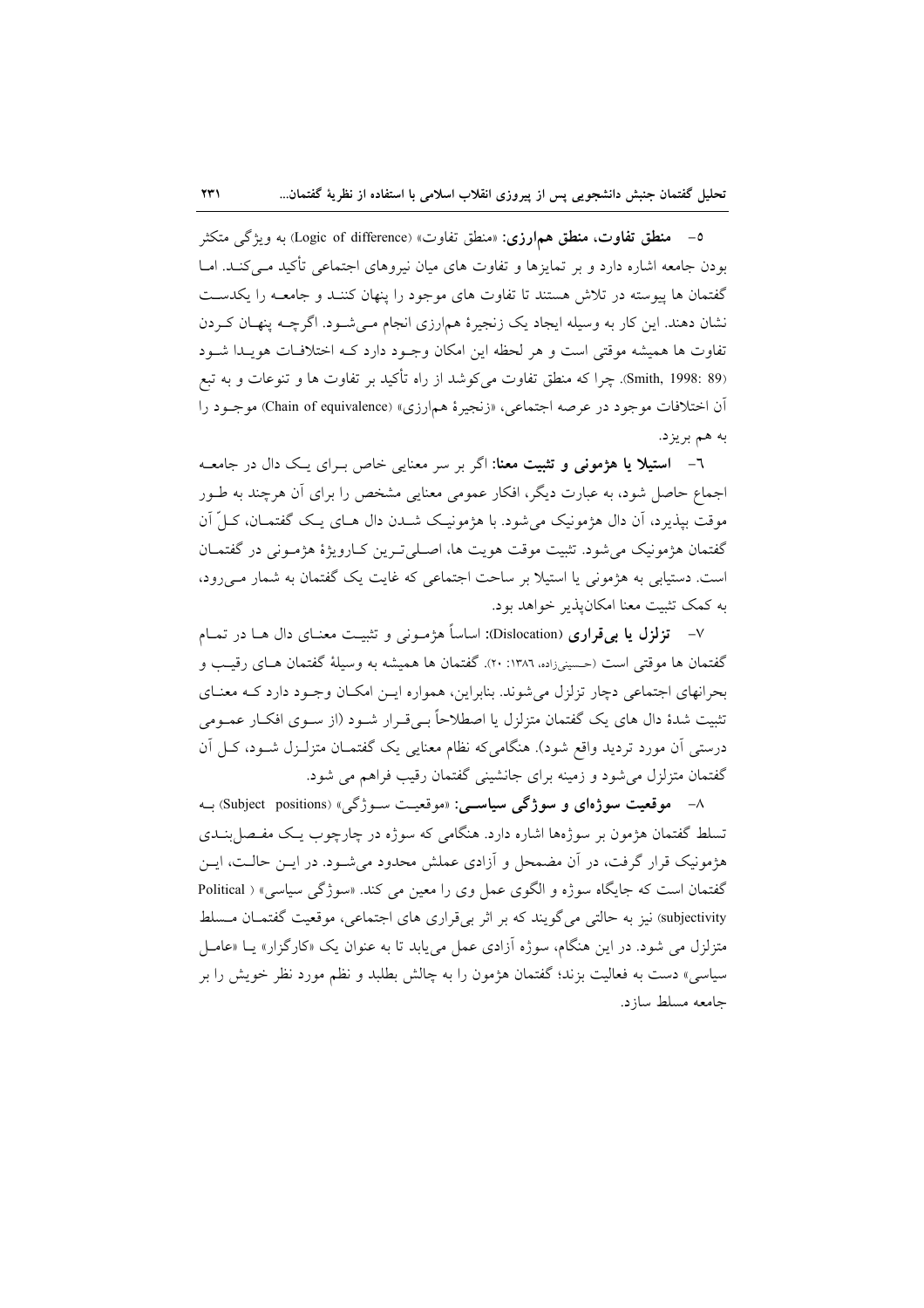### گفتمان جنیش دانشجویی در دههٔ شصت

نخستین گزینه در شناخت گفتمان حاکم بر هر حزب یا تشکل سیاسی، اجتماعی، فرهنگی و…، توجه به دال مرکزی و دال های شناور مفصل!ندی شــده پیرامــون اَن اســت کــه غالبــاً در اساسنامه و مرامنامهٔ آن حزب یا تشکل تجلّی مییابد. از این رو، توجه بـه بنـدهایی از مرامنامـه اتحادیهٔ انجمن های اسلامی دانشجویان سراسر کشور خالی از لطف نیست: «اعتقاد بــه مکتــب اسلام به عنوان تنها مكتب الهي كامل و جامع و تعـالي بخـش انـسان، مجتمـع بـشرى و نفـي هرگونه مکاتب غیرالهی و طرد عقاید و اندیشههای مغایر با اسلام. اعتقاد به اسلام فقـاهتی بـه عنوان اسلام راستین که در حوزههای علمیه جاری است. اعتقاد به ولایت فقیـه (بـا حــدود و شرایطی که امام خمینی مدظلهالعالی بیان کردهاند) به عنوان تبلور اسلام راستین و نیابت امـام عصر (عج) در زمان غیبت کبرای آن حضرت. با اعتقاد بـه حقانیـت انقـلاب اسـلامی…،ضـمن حمایت از مستضعفین جهان به ویژه مسلمین عالم همراه با امت اسلامی با مـستکبران غــارتگر بینالمللی به خصوص ابرقدرت های شرق و غـرب و صهیونیـسم بـین|لملـل و در راس آنهـا شیطان بزرگ امالفساد قرن، آمریکای جنایتکار، مبارزه میکنیم. قانون اساسی را یکی از ثمـرات عظیم بلکه بزرگترین ثمرهٔ جمهوری اسـلامی دانـسته و در جهـت تثبیـت و حاکمیـت آن بـر تمامي شئون جامعه، سعي و توان خويش را به كار خواهيم بست».

این شیوهٔ مفصل بندی گفتمانی حاکم بر مرکزیت جنبش دانشجویی تـا آخـرین سـال هـای دههٔ شصت ادامه یافت. از اقدامات دفتر تحکیم به عنوان یکی از قدرتمندترین سوژههای فعـال در عرصهٔ سیاسی اجتماعی گفتمان انقلاب اسلامی در این دوران که در قالب گفتمـان انقلابـی حاکم بر آن قابل تحلیل است، می توان به جریان تسخیر سفارت آمریک)، انقــلاب فرهنگــی در دانشگاه ها و برگزاری دو دوره گردهمایی جنبش های آزادیبخش کشورهای مختلف جهان در تهران (٦٢-١٣٦٠) اشاره كرد.

قدرت جنبش دانشجویی از آنجا ناشی می شد که جمعی از دانشجویان بـا سـلایق سیاسـی مختلف توانسته بودند در شرايط بحراني ساليان نخست هژموني گفتمان جمهوري اسلامي، تحت زنجیرهٔ همارزی گفتمان انقلاب اسلامی در یک تشکل منسجم کنار یکدیگر قرار گیرنــد. اما به تدریج و با تنزل شرایط بحران و تثبیت موقعیت گفتمان، منطق تفاوت به سرعت خـود را هویدا ساخت و سبب انشعاب شد. پس از یکدستی دانشگاه ها در نتیجه حاشـیهرانـی اغیـار و تثبیت هژمونی گفتمان انقلاب اسلامی در تمامی دانشگاه های کشور، دفتـر تحکـیم بـه عنـوان یگانه تشکل هژمون بر فضای دانشجویی موقعیت خود را تحکیم کرد. با تثبیت جایگاه تحکیم، غیریتسازی میان نحلههای فکری درون آن آغاز شـد کـه از اختلافـات نهفتـه در دل گفتمـان نشئت مي گرفت. گفتمان انقلاب اسلامي در شور و هيجان سـال هــاي اوليــه اســتيلاي خــود و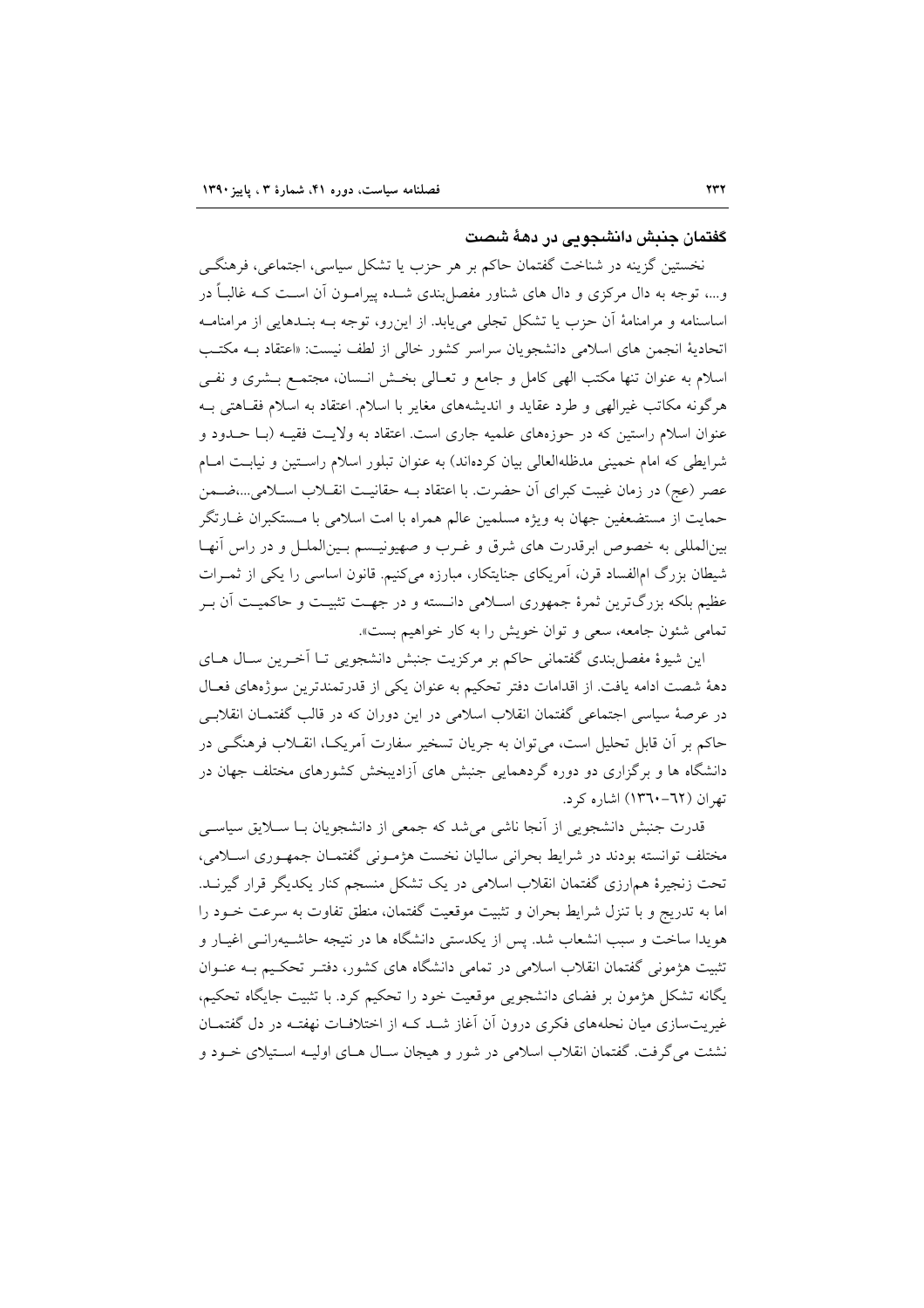اقداماتي نظير تسخير لانه جاسوسي و انقلاب فرهنگـي، اخـتلاف نظرهـاي موجـود در تحكـيم وحدت را به وسیلهٔ زنجیرهٔ همارزی پنهان ساخته بود. اختلافـاتی کـه نمونـه آن در تـشکیلاتی نظير سازمان مجاهدين انقلاب بسيار زودتر يديد آمده و موجب انــشعاب و چنددســتگي شــده بود. اما بر اساس منطق تفاوت، گفتمان ها در درون خود غیریتسازی می کنند و هنگامی ک انگیزههای وحدتبخش که دستمایه گفتمان ها برای یکسانسازی نیروهای اجتماعی و نحلههای مختلف فكرى و قراردادن آنها در زنجيرهٔ هم|رزى هـستند فـروكش كنـد، اختلافـات سـر بـاز مے کند.

یس از انقلاب فرهنگی و بازگشایی دانشگاه ها، فعالیت های سیاسی انجمن هـای اسـلامی دانشجویان ادامه یافت. این فعالیت ها در آستانه انتخابات مجلس دوم در سال ۱۳٦۲ نسبت بـه گذشته جدیتر شد و علت آن، حساسیت ویژهٔ این دوره نسبت به انتخابات مجلـس اول بــود. اکنون گفتمان انقلاب اسلامی توانسته بود هژمونی خود را در مقایسه با سال های اولیه پیروزی تثبیت کنـد؛ رقیبـان را طـرد و بـر اسـاس منطـق هـم|رزی، سـوژههـای سیاسـی را بـا وجـود تفاوتهایشان به شکلی یکسان هویت بخشی کند. اگرچه دستهبندیهای سیاسی، مـانع تثبیـت کامل گفتمان حاکم میشد.اما بروز اختلافات و دستهبندیها در جهتگیری نـسبت بـه مـسائل سیاسی، سبب طرد بخشی از اعضای تحکیم وحدت از آن شد که بعدها زمینهساز شکل گیـری جریانات موازی و گفتمان های دانشجویی رقیب شد. زمینههای اختلاف و بی قراری در تحکیم به سال ۱۳٦۱ باز میگردد. در اجلاس دفتر تحکیم به مناسبت انتخابات شـورای مرکزی سـال ٦١، دو دسته موسوم به چپ و راست در برابر یک دیگر غیریـتسـازی کردنـد. در نهایـت در انتخابات شورای مرکزی در سال ۱۳٦۲، جریان چپ دفتر تحکیم رقیب را بـه حاشـیه رانــد و گفتمان موسوم به چپ یا خط امام بر تحکیم وحدت و در واقع جنبش دانشجویی تسلط یافت و دفتر تحکیم یکدست شد. این نخستین انشعاب تاریخی در دفتر تحکیم بود (قویدل و پـورنجمی،  $(1 + P_{P_{1}} \cdot P_{P_{2}} \cdot P_{P_{3}}))$ 

اوج فعالیت سیاسی دفتر تحکیم در دهه ٦٠ ش در جریـان انتخابـات مجلـس سـوم نمـود یافت. تحکیم وحدت در این دوره برخلاف دورهٔ پیشین که میان خـردهگفتمـان هـای سیاسـی مختلف درون دفتر اختلاف نظر وجود داشت، يكصدا از مجمع روحانيون مبـارز كـه نخـستين روزهای شکل گیری خود را در نتیجهٔ انشعاب از جامعهٔ روحانیت مبارز تجربه مـی کـرد (رامـوار منفرد، ۱۳۸۲: ۱۰۵-۱٤۱) و نمایندهٔ اصلی جناح چپ به شمار میرفت، حمایت کرد. دفتر تحکیم در کنار انجمن اسلامی معلمان و خانه کارگر «ائتلاف بزرگ محرومین و مستضعفین» را بــا شــعار محوري «جنگ فقر و غنا و اسـلام نــاب محمــدي و اسـلام اَمريكــايـي» تــشكيل داد. اتحاديــهٔ انجمنهای اسلامی دانشجویان سراسر کشور در بیانیه خود در تاریخ ٦٧/١/١٠ نیـز از انـشعاب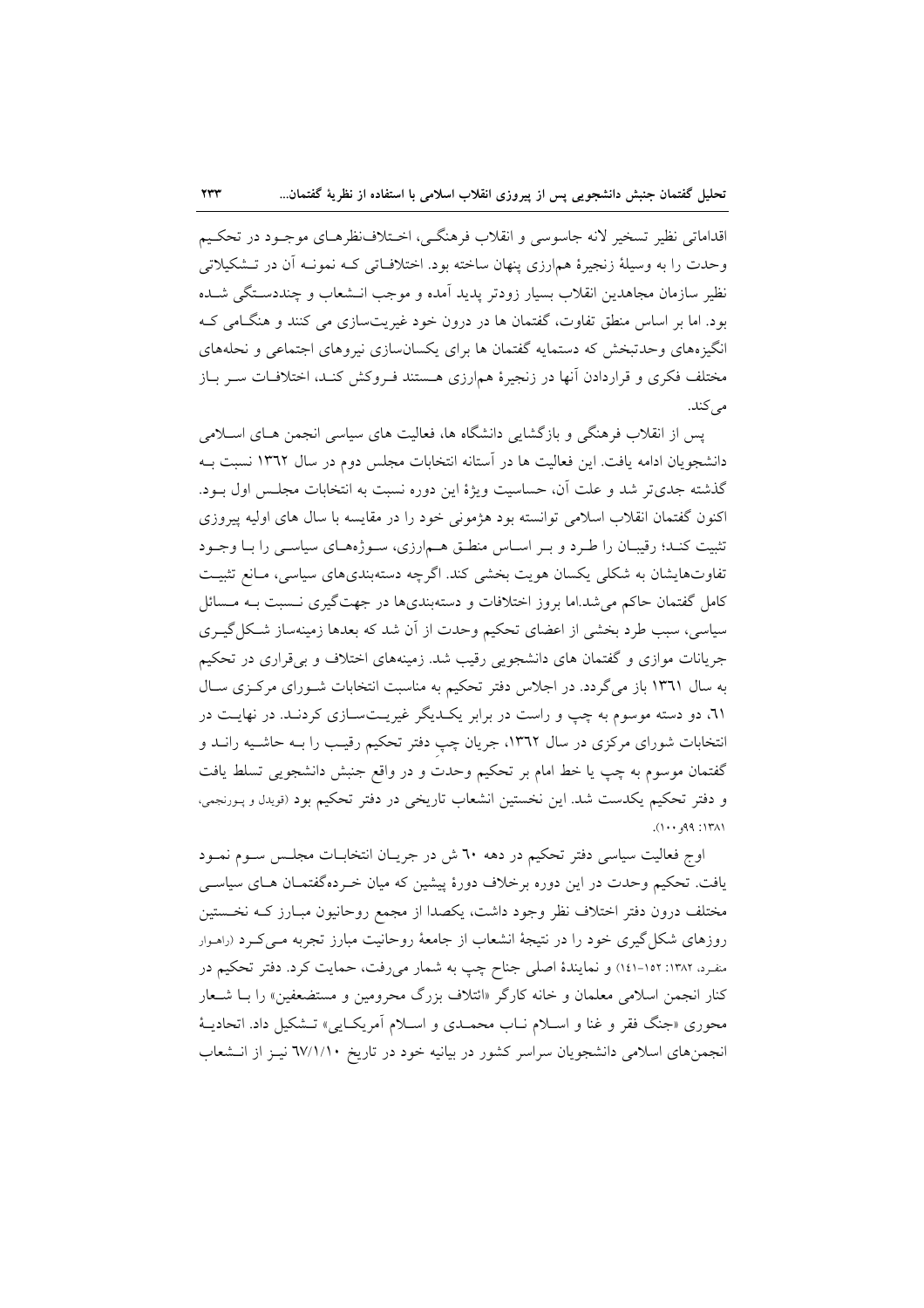مجمع روحانیون مبـارز از جامعـه روحانیـت حمایـت کـرد. در تیرمـاه ١٣٦٧ نیـز گردهمـایی «ضرورت تحول اساسی در روند جنگ تحمیلی» بوسیله دانشجویان عضو تحکیم برگزار شـد. آنان در پایان با انتشار بیانیهای، خواهان افزایش تـوان مقابلـه و سـازماندهی تمـامی امکانـات جهانی در جهت ضربهزدن به منافع آمریکا شدند. همچنین در مرداد ماه همـان سـال بـا انجـام راهپیمایی در محوطهٔ دانشگاه تهران، پاسخ جمهوری اسلامی را به جنایت آمریکا در سـرنگونی هواپیمای مسافربری ایرانی خواستار شدند. در آبان ماه همان سـال نیـز انجمـن هـای اسـلامی دانشجویان، مسئلهٔ تدوین استراتژی ملی انقلاب اسلامی بـرای نبـرد دراز مـدت بـا آمریکـا را مطرح کردند. حمایت از مردم مظلوم فلسطین نیـز از دال هـای تثبیـت شـده در گفتمـان دفتـر تحکیم وحدت دراین دوران به شمار میرود (قویدل،۱۳۸۱: ۱۰٤و۱۰۵).

در سال های پایانی دههٔ شصت، اندک اندک زمینههای درونی و بیرونی (text & context) تغییر گفتمان تحکیم وحدت فراهم شد. این تشکل دانشجویی که از ابتـدای پیـروزی انقــلاب اسلامی سردمدار جنبش دانشجویی بود و همواره به مثابـهٔ یکـی از ارکـان اجتمـاعی نظـام در جهت تقويت هژموني گفتمان انقلاب اسلامي مي كوشيد، با پايان يـافتن جنگ، رحلت امـام خمینی (ره) و روی کار آمدن دولت هاشمی رفسنجانی، از گفتمـان حمایـتمحـور بـه سـمت گفتمان انتقادی حرکت کرد. از نمونههای این تغییر رویکرد می توان به انتقادات دفتـر تحکـیم نسبت به شورای نگهبان به دنبال رد صـلاحیت کاندیــداهای مــورد نظـر ایــن دفتــر در آســتانهٔ انتخابات چهارمین دورهٔ مجلس شورای اسلامی اشاره کرد. این انتقادات از سوی انجمن های اسلامی از آن پس به شکلی فزاینده ادامه یافت که در نهایت بـا اسـتراتژی تحـریم انتخابــات و سیاست مقاومت مدنی علیه این شورا در انتخابات مجلس هفتم به همـراه جمعـی از نیروهـای اصلاح طلب، به اوج خود رسید.

## سبر تحول كفتمان اتحاديهٔ انجمن های اسلامی دانشجویان و عملکرد آن در دههٔ هفتاد

در سال های پایانی دههٔ شصت و آغاز دههٔ هفتاد، اتحادیهٔ مرکـزی انجمـن هـای اسـلامی دانشجویان انسجام فکری و عقیدتی خویش را از دست داد و دچار بیقراری هویتی شد. نتیجهٔ امر أن شد كه با أغاز دومين دهه از عمر انقلاب اسلامي، دال عــدالت<code>طلب</code>ي بــه أزاديخــواهي تغییر کرد. در این مقطع، عقاید و تفکرات تجدیدنظرطلبانه به دفتر تحکیم راه یافت که پیش از این در حلقهٔ کیان شکل گرفته بود. از این پس زمینهٔ ارتبـاط انجمــن هــای اســلامی بــا برخــی جریان های فکری منتقد و از جمله نهضت آزادی نیز فراهم شد. در این دوران با شکل گیــری تشکل های متعدد دانشجویی در دانشگاه ها، رهبری تحکیم و انجمن های اسلامی بـر جنـبش دانشجویی به چالش کشیده شد. هر یک از این تشکل هـا مـیکوشـیدند تـا نقـش خـود را در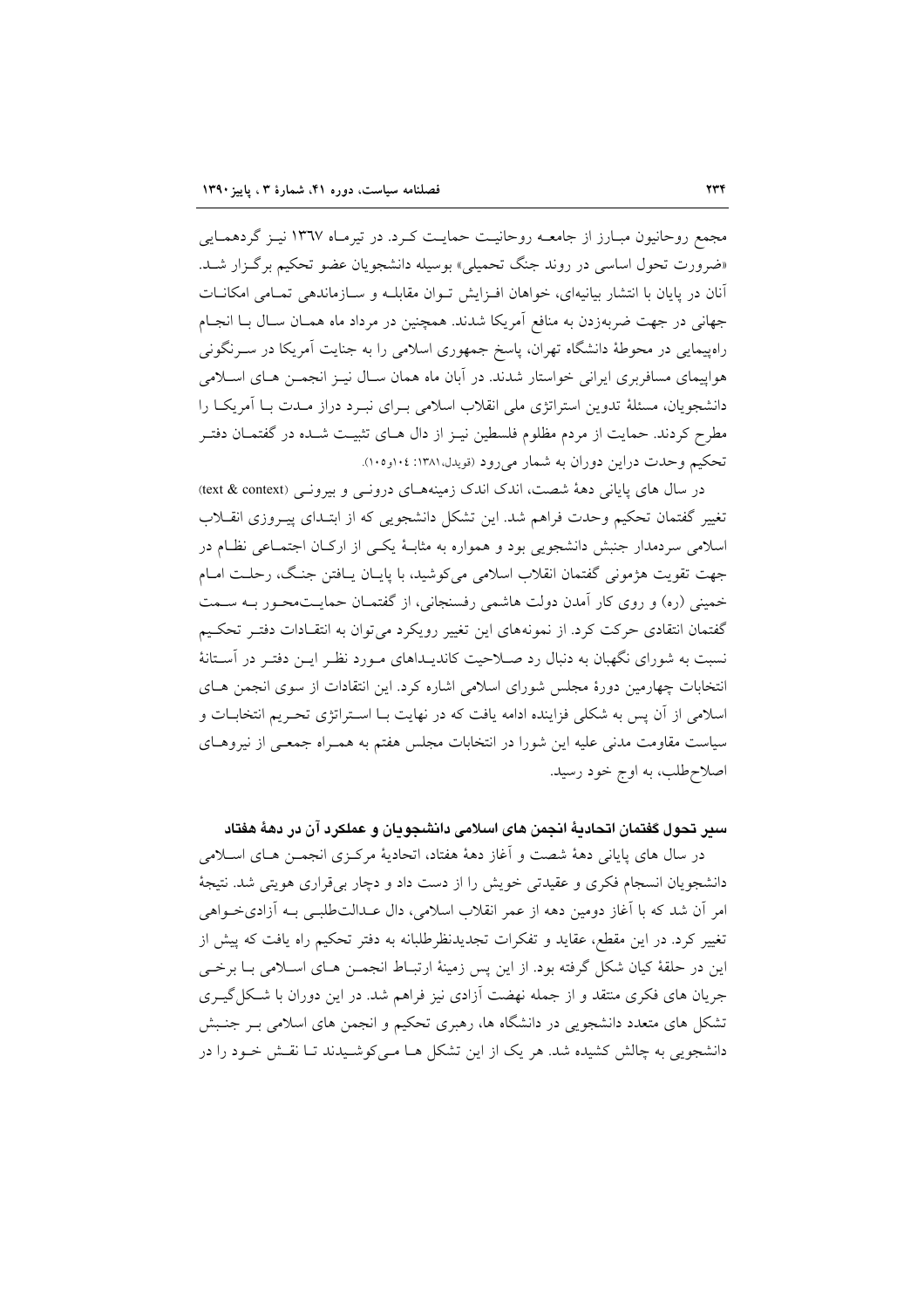رهبري جنبش پررنگ تر از ديگر رقيبان جلوه دهنـد. اگرچــه انجمــن هــاي اســلامي، همچنــان گستردهترین تشکیلات دانشجویی در سطح دانشگاه ها به شمار میرفتند.

دفتر تحکیم با رحلت امام خمینی (ره) و بیقرار شدن انسجام معنایی گفتمان خــود در اثــر از دست دادن دال مرکزی و به عبارت دیگر، فراهم شدن شـرایط تغییـر در مـتن و زمینــه، بــه سمت یافتن هویت جایگزین حرکت کرد. از این پس حرکت بـه سـمت جریـان روشـنفکري دینی آغاز شد. به عنوان شرایط موجود در متن گفتمـان مـیتوان بـه بـیتفـاوت نبـودن، روح پرسشگر و عطش فکری دانشجویان عضو انجمن های اسلامی اشاره کرد. این عطش فکری و روحی دانشجویان انجمن های اسلامی در کنار مجموعه عوامل موجـود در زمینـه ماننــد خــلأ اندیشهورزی و نظریهپردازی در پایان دههٔ شصت، شرایط بحرانزدهٔ کشور پس از پایان جنگ و شوک ناشی از رحلت امام (ره)، سبب شد عبدالکریم سروش در پرتو استفاده از ویژگیهایی همچون شیوهٔ نو در ارائهٔ مطالب، متفاوت بودن اندیشهها در آن شرایط زمانی برای نسل جــوان دانشجو و نبوغ ذاتی و شیوهٔ سخن شیوا و ادیبانه، به پرنفوذترین چهرهٔ روشنفکری دینــی پــس از انقلاب تبدیل شود و شرایط لازم برای همراهی و همدلی دفتر تحکیم بـا اندیـشههـای وی فراهم شود. حسین بشیریه می نویسد: ٔ طی سال های بعد از انقلاب اسلامی و به ویژهٔ در دهــهٔ هفتاد، طبقهٔ فعال سیاسی جدید پدید اَمده که خواست های مشخص دموکراتیک دارد. اگر چــه پایگاه اجتماعی این لایهٔ فعال سیاسی طبقهٔ متوسط جدید است، امـا ویژگـی اصـلی آن را نــه خواست های اقتصادی محض، که مطالبات فرهنگی، اجتماعی، ایدئولوژیک و سیاسی تـشکیل می،دهد و تحقق أنها نیازمند استقرار نهادهای دموکراتیک است. هستهٔ اصلی این نیروی سیاسی اجتماعی جدید را روشنفکران تشکیل میدهند و به واسطهٔ همین آرمان های روشنفکری است كه اين طبقهٔ فعال جديد سامان و هويت يافتـه اسـت (بـشيريه، ١٣٨١، ١٣٠). وي بـه صـراحت بـه جایگاه اساسی روشنفکران در شکل گیری گفتمان جدیدِ دموکراسی محور در ایـران اشـاره مـی كند كه دفتر تحكيم وحدت (طيف علامه) نيز از حاميان آن بـه شــمار مــي]يــد. در پايــان دهــهٔ شصت، دفتر تحکیم از یکسو شعار مبـارزهٔ همیـشگی فقـر و غنـا و مستـضعف و مـستکبر را سرمیداد و از سوی دیگر، به نظریات سروش که رو به سوی نظام لیبـرال دموکراسـی داشـت، متمایل می شد (جمعی از نویسندگان،٤١:١٣٧٩). عبدالکریم سروش از اواخر دههٔ شصت و در یی بروز دگر گونی های فکری به عنوان یک روشنفکر دینی برجسته در سـطح نخبگــان علمــی و فکــری جامعه مطرح شد. از آنجا که دال مرکزی گفتمان سروش قرائتی از دین مبتنی بر کثرتگرایی و

١. توضيح: از آنجا كه در برخي از نقل قول ها اندكي تلخيص و ويرايش صورت گرفته است، مطالب يـاد شـده بــه جهـت رعایت امانتداری در گیومه قرار داده نشدهاند.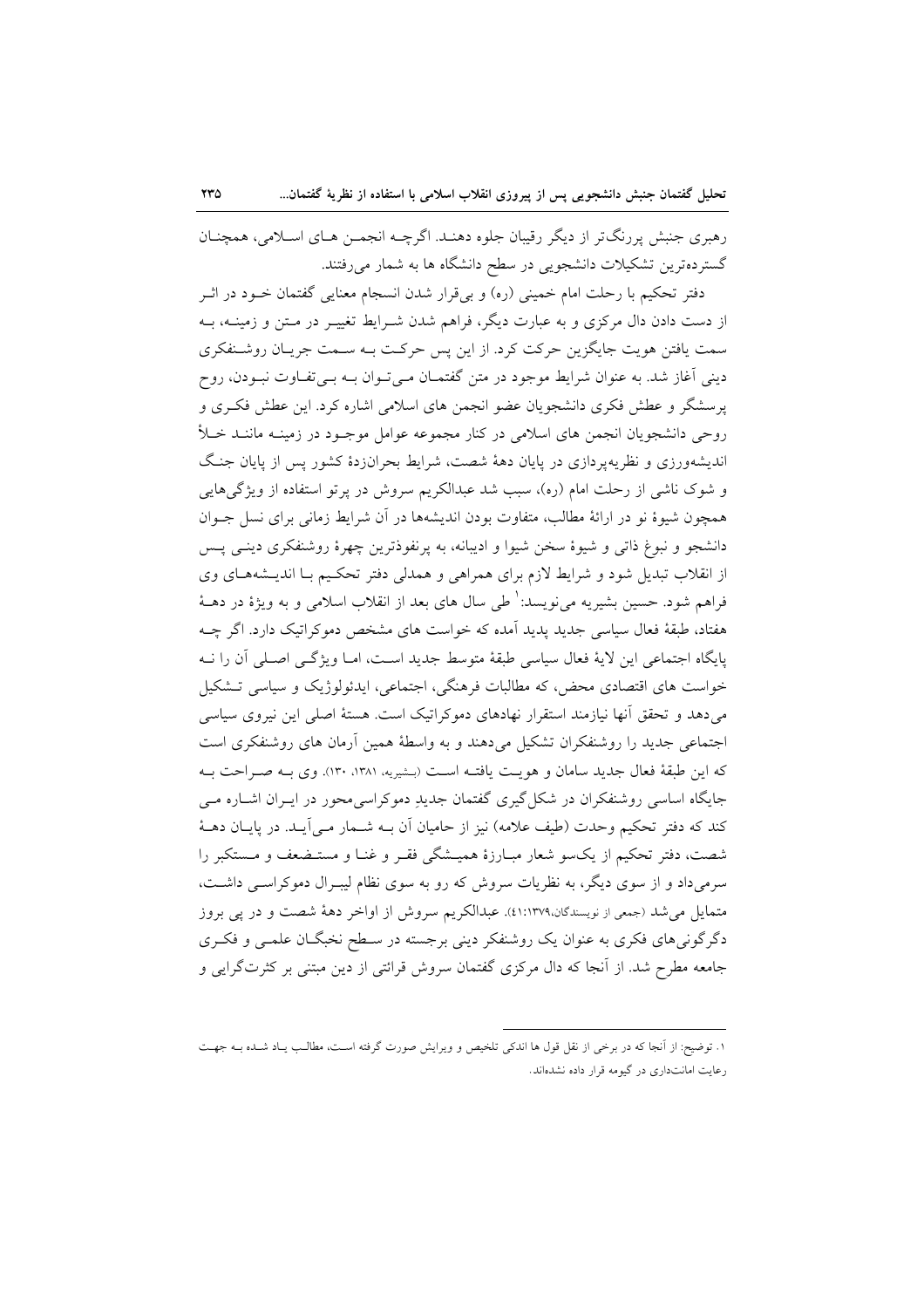سکولاریسم و سازگار با اقتضائات دموکراسی بود، در مدت کوتاهی با گفتمان حاکم بـر نظـام جمهوري اسلامي غيريت سازي كرد(غلامرضا كاشي، ١٣٧٩: ٣٦٠-٣٥٨).

از آغاز دههٔ هفتاد به این سو، دفتر تحکیم وحدت ارتباطی گسترده با طیف روشنفکر دینـی برقرار کرد و سمینارهای متعدد با حضور افراد شاخص این طیف برگزار کرد. سـروش نیـز بـه طور مکرر از جانب دفتر تحکیم وحدت به عنوان سخنران برنامهها و مراسم دانشجویی دعوت می شد. از سال ۱۳۷٤ این جلسات با درگیری گروه های مخالف همـراه بـود. شـدیدترین ایـن درگیریها به نشست خرمآباد در سال ۱۳۷۹ بازمیگردد که عبدالکریم سروش، فریبـرز ریـیس دانا، محسن کدیور، عباس عبدی و رضا رئیس طوسی و... بـه عنـوان سـخنران دعـوت شـده بودند. دقت در افراد دعوت شده برای سخنرانی، گویای گفتمان حاکم بر اتحادیهٔ انجمنهای اسلامی دانشجویان و جهتگیری فکری آن در این دوران است. موضوع سـخنرانی عبـدالکریم سروش در این نشست، «نسبت میان دین داری و حکومت» اعلام شده بود (حیات نو، ۱۳۷۹،۲۰۱).

در دوران استیلای گفتمان سازندگی، گفتمان دفتر تحکیم متزلزل شد. در نتیجه انجمن های اسلامی دانشجویان دچار نوعی سرگردانی فکری و بےثباتی هـویتی شـدند و تحـت تـاثیر جریانات روشنفکری دینی و تعبیر دموکراتیک از دین قرار گرفتند(بشیریه، ۱۳۸۱: ۱٤۱). از آنجا ک روشنفكران حياتبخش هستهٔ مركزى سوژههاى سياسى طبقهٔ متوسط جديـد هـستند، گفتمـان أنها متضمن تحولات گستردهٔ فرهنگی، سیاسی و اجتماعی است. این جریـان از گفتمـان هـای فرهنگی جدید و بعضاً ترکیب آنها با اسلام نشات میگیرد. تعبیر و تفسیر مجـدد و نواندیــشانهٔ سنت دینی از ویژگی های مشترک نسل جدید روشنفکران است. از این رو آنچه از جانب آنهـا اصلاح دینی نامیده می شود، یکی از علایق فکری آنان به شمار می آیـد. شاخـصهٔ گفتمـان ایــن روشنفكران نقد سنت، قدرت و حكومت است. آرمان هاي آنان را نيـز مـيتوان در دال هـاي شناور توسعهٔ سیاسی، جامعهٔ مدنی، مشارکت، حقوق بشر، جدایی سیاست از دیــن (در معــانی مختلف آن و تاکید بر دین حداقلی)، صلح و دموکراسی خلاصه کرد(همان، ۱۳۷و۱۳۸).

عوامل فوق باعث شد تا فضایی جدید در دانشگاه و شـور و اشـتیاق بـرای فعالیـت ایجـاد شود. دفتر تحکیم وحدت هم از این تحولات بی نصیب نمانـد و جریـان سـومی در داخـل آن یدید آمد. نطفهٔ این جریان در دانشگاه یلی تکنیک شکل گرفت و بعدهـا پایـهگـذار فراکـسیون مدرن شد. انجمن اسلامی دانشگاه پلی تکنیک پیش قراول هویتی جدید در انجمن های اسلامی شد که معتقد به بازنگری اساسی در مرامنامه، چارچوب معرفتـی و راهبـردهـای سیاسـی بـود. ویژگی های اصلی (دال های شناور) این نحلهٔ (خرده گفتمان) جدید عبارت بودنـد از: انتخـاب روشنفکری دینی به عنوان ایدئولوژی و وداع با اسلام فقاهتی، انتخاب آزادی و دموکراسـی بــه عنوان خواستهٔ اصلی(دال مرکزی)، پذیرش مقبولیت دانشجویی به عنـوان مبـانی مـشروعیت و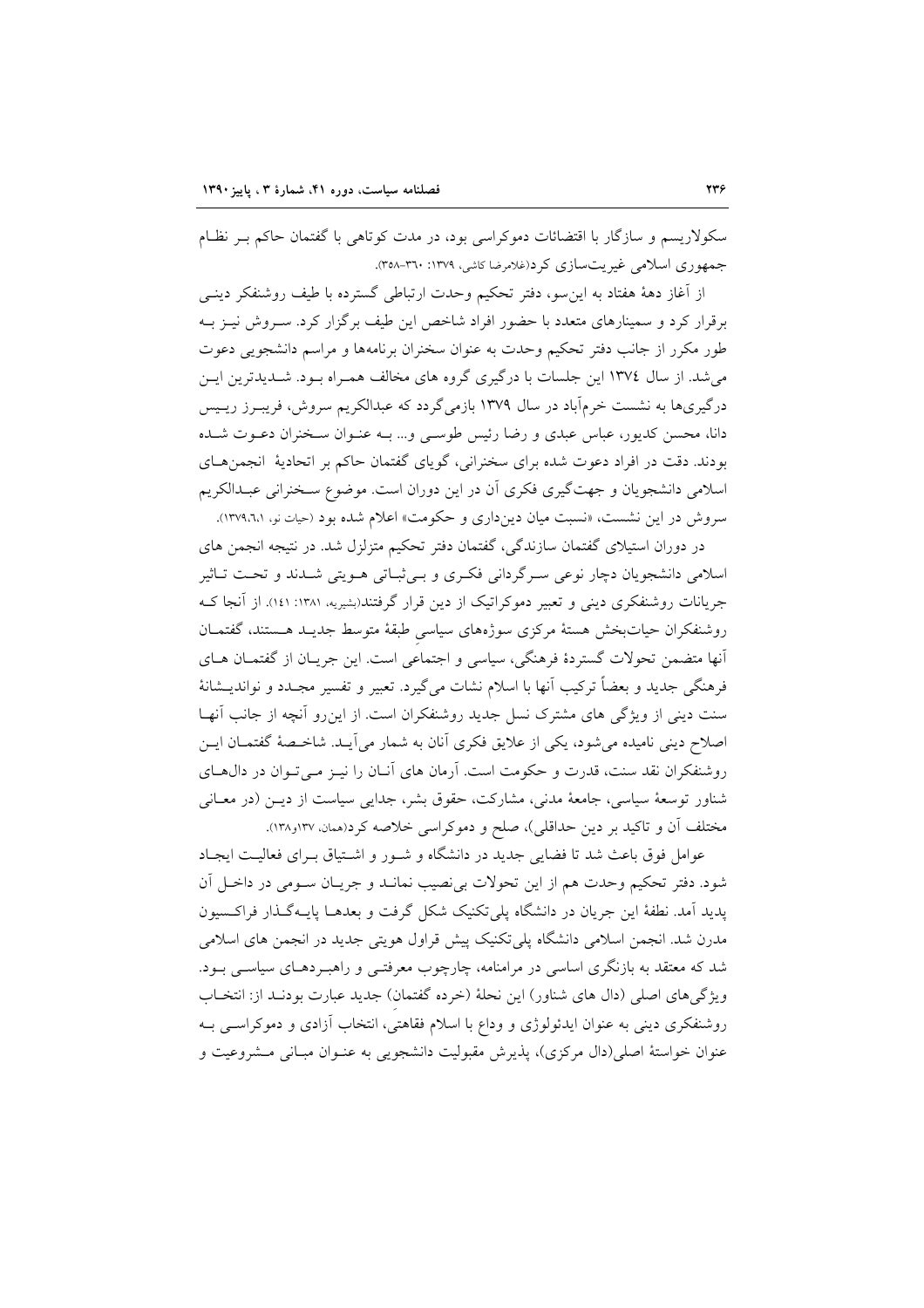شکستن مرزهای خودی و غیرخودی، دعوت از دگراندیشان در مجامع دانشگاهی و بـازخوانی سنت مطابق سرمشق مدرنیته، حمایت از روشنفکری دینی و اعتقاد به رویکرد غیرایدئولوژیک. این جریان اگر چه ابتدا در داخل تحکیم در اقلیت مطلق بود، ولی خیلـی زود گـسترش یافـت (همان). سطور فوق، گویای شیوهٔ مفصل بندی گفتمان مدرن دفتر تحکیم و جو غالب در انجمــن های اسلامی دانشجویان و معرف دال های شناور گفتمان آنـان در دهـهٔ هفتـاد اسـت. سـخنان هدی صابر در جلسهای در شهرکرد با عنوان «هویت فرار» نیز به همین مسئله اشـاره دارد: « در یی ابراز و انتشار دیدگاههای جدید سروش در انتهای دههٔ ٦٠ و ابتدای دههٔ ۷۰، انتشار «کیـان» به عنوان نشريهٔ فكرى اشاعه دهندهٔ ديدگاههاى وى، ورود «ايران فردا» به عرصهٔ انديشه اقتصاد سیاسی، انتشار «عصر ما» و همچنین نهضت ترجمهٔ اندیشههای لائیک از آغـاز دهــهٔ ۷۰ و در بستری از تحولات عینبی اقتـصادی - اجتمـاعی ناشـی از عملکـرد دولـت هاشـمی، اعـضای انجمنها را که دیگر از قرنطینهٔ فکری دههٔ ٦٠ خارج شده بودند بـا طیفـی از اندیـشههـای نـو روبهرو کرد. در چنین شرایطی، از همان آغاز دههٔ ۷۰ زمینـه بـرای ایجـاد تحـولات فکـری بـا سمت و سویی خاص و متفاوت از انگارههـای دهـهٔ ٦٠ شـكل گرفـت. بـا عنایـت بـه اینكـه آموزههای فکری اواخر دههٔ ٦٠ و ابتدای دههٔ ٧٠ به طور ویژه به خـصوصی کـردن و حـداقلی كردن دين، نفي ايدئولوژي، نسبي بودن همهچيز، فرديت و فاصله گرفتن از مسئوليت اجتماعي تأكيد مي كرد، فعالان انجمن ها آرامآرام تحت تأثير همين عناصر آموزشي قـرار گرفتنــد» (صـابر،  $(TY^*; Y^* \wedge T)$ 

یکی از اعضای اصلی شورای مرکزی تحکیم وحدت در تحلیل تحکیم دههٔ شصت نـسبت به دههٔ هفتاد میگوید: فعالان جریان دانشجویی دههٔ ٦٠ پس از رحلت امـام خمینـی (ره) بـه سمت ایدئولوژیهای جایگزین تمایل پیدا کردند. علت این امر آن بود که ایدئولوژیهای دهـهٔ شصت را بـه نـوعی فاقـد کارآمـدی و واقـع گرایـی لازم مـیدانـستند. از ایـنروه، یـک دوران تجديدنظرطلبي به صورت خيلي نرم و اَهسته اَغاز شد. اين تجديدنظرطلبي كمكم تحت تـاثير جریان روشنفکری دینی لیبرالی قرار گرفت که می توان به عنوان شاخص اصلی ایــن جریــان از عبدالكريم سروش نام برد. بدين ترتيب، تبديل گفتمان آرمانگرايانهٔ دهـهٔ شـصت بـه گفتمـان واقع گرایی و عمل گرایی دههٔ هفتاد آغاز شد و اندک اندک، خواستهٔ عدالتطلبی از میـان رفـت و آزادیخواهی جایگزین آن شد (مصاحبه با رضا حجتی به نقل از قویدل،۱۳۸۱: ۱۱۶و۱۱۵).

در تحلیل گفتمانی تغییر رویکرد دفتر تحکیم میتوان گفت کـه پـس از پیــروزی انقــلاب اسلامی، قرار گرفتن یک کارگزار سیاسی به نام دفتر تحکیم وحدت به عنـوان نماینـدهٔ جنـبش دانشجویی در موقعیت سوژگی این گفتمان با رابطهٔ عاطفی میـان دانـشجویان و شـخص امـام خمینی (ره) ارتباطی مستقیم داشت. پس از رحلت رهبر انقلاب، دال مرکزی گفتمان حاکم بـر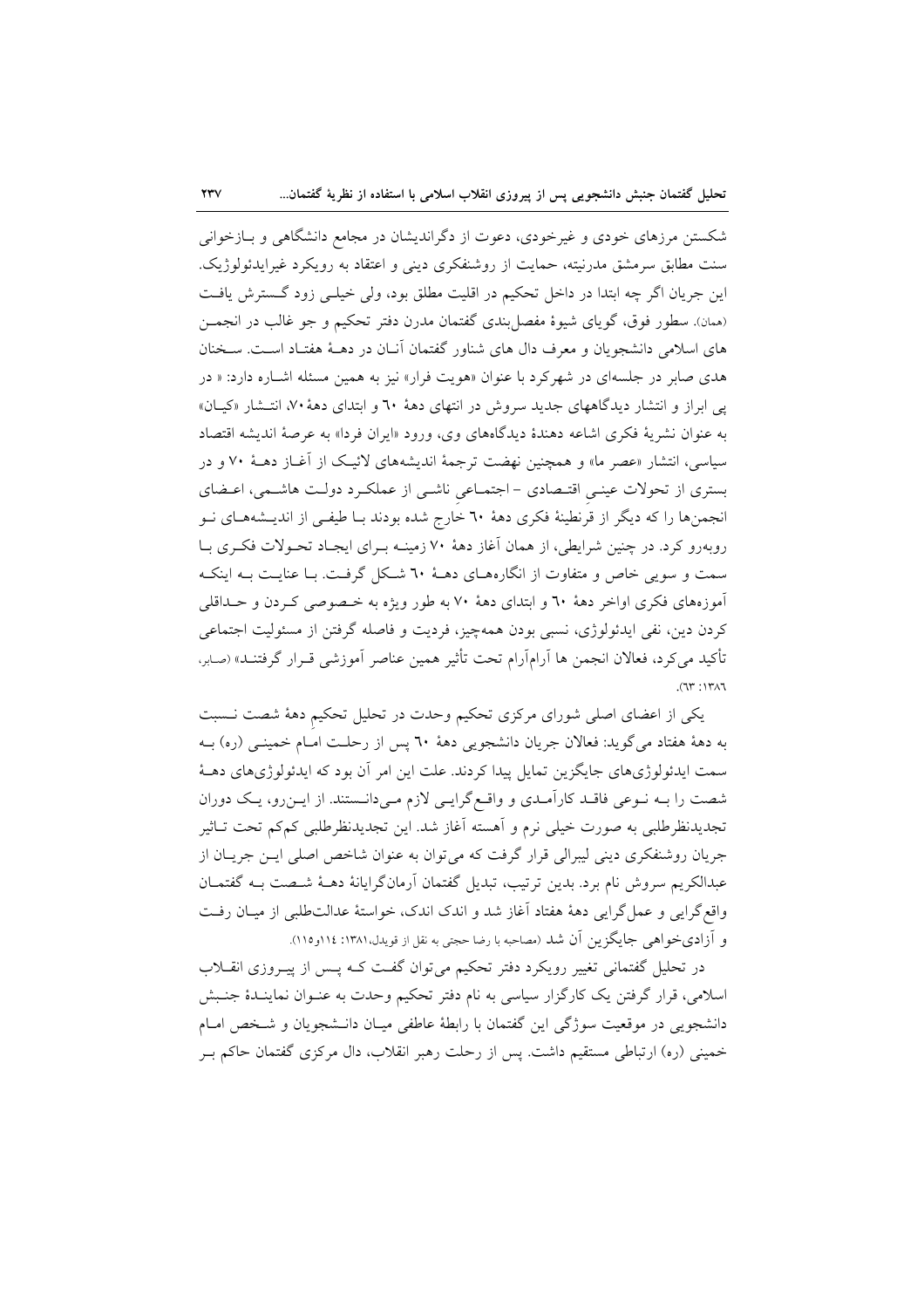دفتر تحکیم مدلول خویش را از دست داد و ثبات و انسجام معنایی آن فروپاشید. علت اصـلی این امر، آن بود که گفتمان انقلاب اسلامی اگر چه روح حاکم بر اساسـنامه و مرامنامـهٔ تحکـیم وحدت را تشكيل مىداد، اما در بدنهٔ اصلى تحكيم يعني انجمـن هـاي اسـلامى دانـشجويان دانشگاه های سراسر کشور نهادینه نشده بود. به عبارت دیگر، بخــشی مهــم از علــت اســتیلای روحيهٔ انقلابي بر گفتمان انجمن هاي اسلامي، ارتباط عاطفي با امام بود. چنانچه از گفتار هاشم آغاجری نیز همین نکته استفاده میشود. او در کنگرهٔ نقد و بررسی عملکرد بیـست سـالهٔ دفتـر تحکیم تصریح کرد که دفتر تحکیم وحدت در دوران امام خمینی (ره)، از شـخص امـام دفـاع مي كرد نه از انديشة ولايت مطلقة فقيه (عصرآزادگان ١٣٧٨٨،١٢).

مسئلهٔی دیگر که به عنوان زمینه یا عوامل بیرونی (context) بـستر تغییـر رویکـرد گفتمـانی دفتر تحکیم وحدت را از گفتمان انقلابی به اصـلاحطلبـی و دموکراسـی خــواهی فــراهم آورد، راهاندازی جریان های موازی با آن در دانشگاه های کشور بود. تدوین آیین نامهٔ «تـشکل هــای اسلامی دانشگاه ها» و تصویب آن بوسیله شورای عـالی انقـلاب فرهنگـی در سـال ۱۳۷۰ کـه عملاً تعدد و تنوع تشکل های دانشجویی را به رسمیت میشناخت، ابزار قانونی ایـن اقــدام را فراهم کرد. از جملهٔ این تشکل ها میتوان به «انجمن اسلامی دانشجویی» اشاره کـرد. شـباهت نام این تشکل با انجمن های اسلامی دانشجویان، گواه تـلاش آشـکار جریـان هـای خـارج از دانشگاه برای مشابهسازی و مقابله با اقتـدار تحکـیم وحـدت در فـضای دانـشگاه هــا و برابـر دانستن جنبش دانشجویی با آن به شمار میآمد. مسئولان امر به جای تلاش در برقراری ارتباط منطقی با کهن ترین و انقلابی ترین تشکل در جنبش دانشجویی پس از پیروزی انقلاب اسلامی، آن را طرد کرده و به حاشیه راندند. این مسئله از زمینههایی بود که سبب شد دفتـر تحکـیم بـا خردهگفتمان حاکم (سازندگی) که برای استمرار هژمونی خـویش، خـود را بهتـرین میـراثدار گفتمان انقلاب اسلامی و ضامن بقای آن معرفی می کرد، غیریتسازی کند.در سال های بعــد از رحلت امام خمینی (ره) تا پیش از دوم خرداد ٧٦، به آرامی اتفاقاتی در تحکیم وحدت رخ داد که در شکل گیری تحولات گفتمانی دههٔ هفتاد دفتر تحکیم نقش حیاتی داشت و میتوان آنها را به عنوان شرایط درونی (text) تحول گفتمان دفتر تحکیم وحدت مورد تحلیل و بررسی قرار داد. موارد سه گانهٔ زیر از آن جمله است (نکات سهگانه و توضیحات آن برگرفتـه از مـصاحبهٔ با سیدحسامالدین علامه، دبیر انجمن اسلامی دانشگاه تهران و علومپزشکی در دوران حاکمیت دولت اصلاحات است در تاريخ ٨٧/٦/٢٣):

۱– کمرنگ شدن فضای بحث و مطالعات تحلیلی در زمینـههـای اعتقـادی و مــذهبی در فضاي دانشجويي به ويژه انجمن هاي اسلامي؛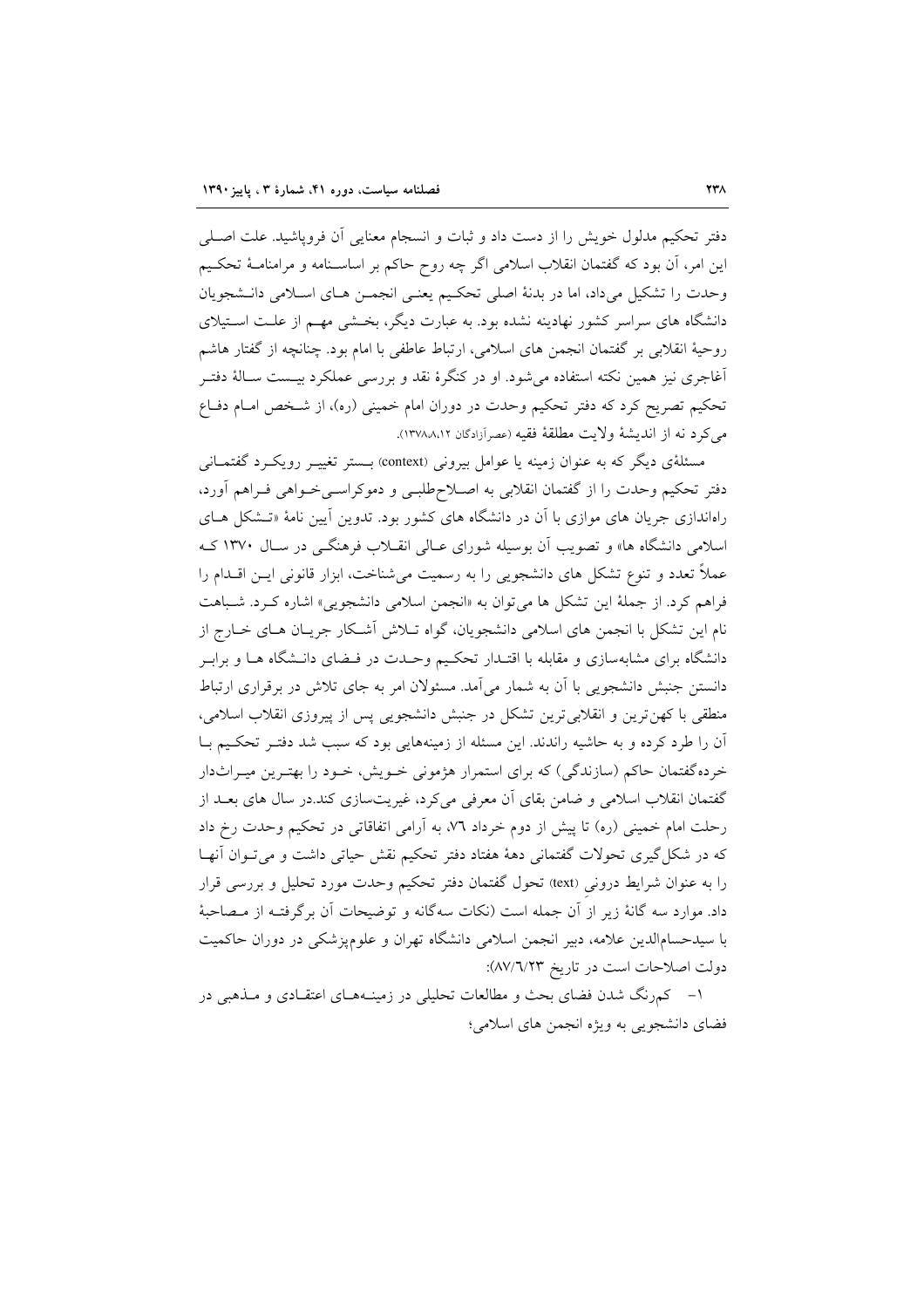۲- شکل گیری فضای انتقاد در دفتر تحکیم وحدت نسبت به سیاستهـای گفتمـان حـاکم نظیر خصوصی سازی، یولی شدن دانشگاه ها و سیاست تعدیل اقتصادی. اتخاذ سیاست انتقادی در کنار روحیهٔ آرمانگرایی دفتر تحکیم، گفتمان حاکم را بر آن داشت تـا بــرای حاشــیهرانــی تحکیم وحدت به راهکارهای مختلف متوسل شود. ایجاد تشکل های موازی نمونهٔ این اقدامات بود. این امر سبب شـد دانـشجویان مـذهبی در دانـشگاه هـا در عـوض انـسجام یـافتن حـول انجمــنهـاي اسـلامي در تــشكل هـاي متعــدد متفـرق شــوند و انــدك انــدك عليــه يكــديگر غیریتسازی کنند. ضمن اینکه برای طرد انجمن اسلامی، تلاش های زیادی صورت گرفت تـا دانشجویان مذهبی وارد انجمن های اسلامی نشوند. این سیاست در سال های میانی دههٔ هفتاد با فضاسازی علیه انجمن های اسلامی دانشجویان پی گیری شد. در این زمینه تلاش شـد تـا بـا سخنانی نظیر اینکه اگر وارد انجمن اسلامی شوید منحرف خواهیـد شـد، از ورود دانـشجویان معتقد و مذهبي جلوگيري شود. اگر كسي نيز عضو انجمـن هـاي اسـلامي مـي شـد، برچـسب «انجمنی» ـ توام با بار منفی ـ به وی زده مـیشـد. نتیجـهٔ مخـرب ایـن سیاسـت، أن بـود کـه انجمنهای اسلامی برخلاف دههٔ شصت دیگر پایگاه افراد مذهبی نبودند. همزمان با ایـن امـر، دانشجویانی که با ایدئولوژیهای مخالف مانند لائیک یا چپ خواستار فعالیت بودند به تــدریج به انجمن های اسلامی روی آوردند. بدین ترتیب با گذشت زمان که ن تـرین تـشکل اسـلامی دانشجویی که برای پاسداشت شعائر اسلام بنیان نهاده شده بود، دچار تغییر گفتمان شد.

۳- ورود آرام و تدریجی افکار دموکراسی خواهانه از اوایل دهـهٔ هفتـاد بـه انجمــن هـای اسلامی. این مسئله در کنار برخورد چکشی و غیردوراندیــشانهٔ گفتمــان حــاکم، سـبب ایجــاد فضایی مظلومنمایانه به نفع تفکرات آزادی خواهانه در انجمن های اسلامی و به نوعی اسطوره شدن این تفکرات شد؛ به گونهای که اگر دانشجویی در انجمن های اسلامی و دفتر تحکیم بـه نقد ليبراليسم و تفكرات غربي حتى با جهت\$يري كاملاً علمي و منطقي مي يرداخت، بــه ســنتي بودن، دوری از عقلانیت، همراهی با حاکمیت، مخالفت با دموکراسـی و آزادی بیـان و... مـتهم می شد و از این راه، چراغ کم ترین مخالفت ها علیه این جریان تازه به راه افتاده در انجمن های اسلامی به سرعت خاموش می شد. به هر جهت به تدریج حرکت اتحادیهٔ انجمن های اسلامی دانشجویان به سمتی رفت که در نهایت ضمن ایجاد شکاف هـای گـسترده و عمیــق در درون دفتر تحکیم به غیریتسازی و حتی تقابل بخشی از این تشکل با نظام انجامید.

مجموعهٔ این عوامل موجب حاشیهرانی دفتر تحکیم وحـدت شـد. بـه حاشـیه رفـتن ایـن مجموعهٔ دانشجویی از فضای سیاست در دوران استیلای گفتمان سازندگی تا آنجا پـیش رفـت که نوعی رکود سیاسی بر فضای دانشگاه ها حکمهفرمـا شـد. در نتیجـه رهبـری انقــلاب طـی سخنراني در سال ٧٢ به اين نكتـه اشـاره و تـصريح كـرد: «خـدا لعنـت كنـد دسـتهايي را كـه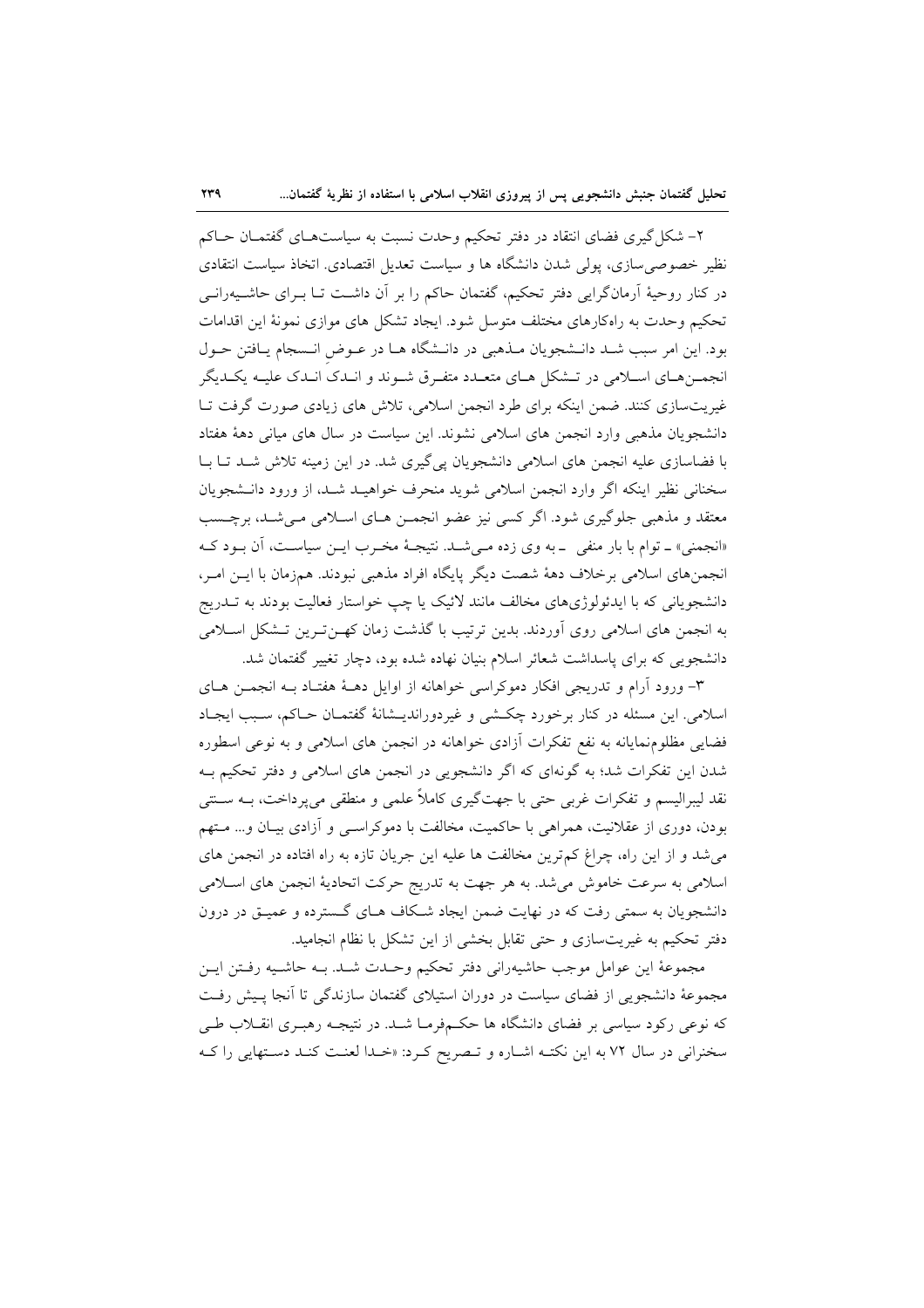می خواهند دانشگاه های ما غیرسیاسی باشد». بــه دنبـال اعــلام موضــع رهبـری، دفتـر تحکـیم وحدت در اعتراض به عدم صدور مجوز از طرف وزارت کشور بــرای مراســم ۱۳ آبــان و نيــز حمایت از سخنان رهبری، مراسمی را در ۱۸ آبان ۱۳۷۲ در مسجد دانشگاه تهران برگزار کرد (قويدل، ١٣٨١: ١٢٧).

بنابر آنچه ذکر شد، سیاست های دولت سازندگی در سال های آغازین دهـهٔ هفتـاد و نـوع تعامل مسئولان امر با اصلی تـرین داعیـهدار جنـبش دانـشجویی در کـشور، تـاثیراتی مهـم در جهت گیری های اتحادیهٔ انجمن های اسلامی دانـشجویان طـی سـال هـای بعـد و در نهایـت غیریتسازی با گفتمان جمهوری اسلامی داشت. رویکرد دفتر تحکیم را در ایــن ســال هــا بــا نگاهی به بیانیههای آن می توان دریافت. رویکردی که اگرچه با دولت سازندگی غیریتسازی می کرد، اما هنوز می کوشید دال های شناور خود را ذیل گفتمان انقلاب اسـلامی مفـصل بنــدی کند. این مسئله می توانست دستمایهای شود برای آنکه دفتر تحکیم اگر چه به اقتـضای کــارکرد جنبشهای دانشجویی و ویژگی های خاص جوانی از روحیهای انتقادی و رادیکال برخوردار باشد؛ اما همواره حدود فعالیت خود را در چارچوب مرزهای گفتمان انقلاب اسلامی تعریـف کند و با تفکراتی که به مثابهٔ دیگر این گفتمان، در بیقراری آن میکوشند، غیریتسازی کنـد. دفتر تحکیم وحدت در بیانیهٔ خود به مناسبت سیزدهم آبان۷۳ مواضع خود را در بـارهٔ پایبنــدی به ولایت فقیه چنین بیان میدارد: «هیچ تردیدی نیست که نظام جمهوری اسلامی ایـران مبتنـّـی بر احکام اسلامی، ولایت و رهبری فقیه عادل که هر دوی اینها در میثاق مل<sub>ی</sub> ما مـردم «قـانون اساسی» مذکورند می باشد. …هر کس که در اعتماد به این اصول، تزلزل و تردیـد داشـته باشـد، به مصداق آية «تؤدوا الامانات الى اهلها» نمي تواند براي يذيرش مسئوليتها به كار گرفته شود؛ چراکه بار مسئولیت خویش را به مقصد نخواهد رساند. ...[ما] ضمن بیان مجدد اعتقاد قبلی بـه اصل ولایت فقیه و رهبری خلف صالح امام امت حضرت أیت\لله خامنهای مدظلهالعالی، بیعت خويش را با معظمله تجديد نموده و اجراي دقيق رهنمودهـا و فـرامين ايـشان را خواسـتاريم» (سلام، ١٢٧٣٨،١١). در بارهٔ برقراري رابطه با آمريكـا نيــز در ســيزدهـم آبــان٥مـاه سـال بعــد چنــين موضع گیری می کند: «میان ما و آمریکا فاصلهای بـه عظمـت تمـامی آرمـان هـا و ارزش هـای انقلاب اسلامی وجود دارد و اصل استراتژیک مبارزه با استکبار جهانی و آمریکای جهـانخـوار به هیچوجه قابل خدشه نبوده و هر حرکتی در جهت کمرنگ نمودن آن از جانب هر شخص یا گروهي انجام يذيرد، محكوم است» (بيانيهٔ دفتر تحكيم وحدت، سلام، ١٠،٨٤٧٨١٠).

در همان سال (١٣٧٤) عبدالكريم سروش كه با چاپ و انتشار كتـاب هـا و مقـالات خــود گفتمان رسمی انقلاب اسلامی را به چالش کشیده بود و مورد انتقاد شدید گروه های مذهبی و جريان هاي انقلابي داخل و خارج از دانشگاه قرار داشت، بوسيله دفتر تحكيم وحـدت بـراي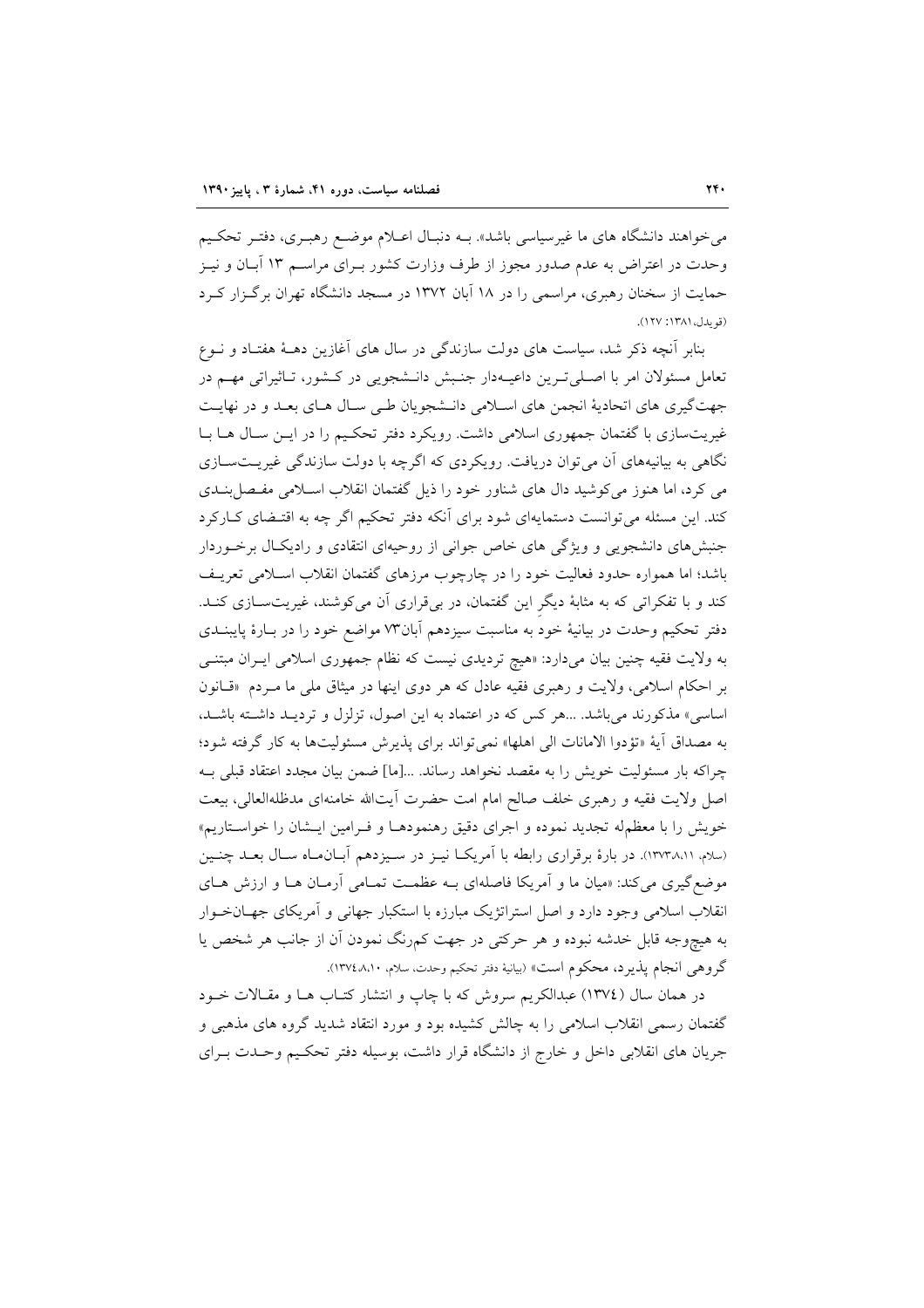سخنرانی در مراسمی در نوزدهم مهر به دانشگاه تهران دعوت شد که در نهایت به خــشونت و درگیری فیزیکی میان دانشجویان منجر شد (قویـدل،۱۳۸۱:۱۳۸). چنین موضعگیری در قبال آمریکـا بوسیله دفتر تحکیم و همزمان دعوت از سروش برای سخنرانی، نشانهٔ بیقراری دوران گذار در گفتمان دفتر تحکیم به شمار میرفت.با نزدیک شدن به انتخابات مجلس پنجم، دفتر تحکیم در اعتراض به مواضع مسئولان دانشگاهی در قبال این دفتر و ایجاد برخی محدودیتها اعلام کرد اگر چه انتخابات را تحریم نمی کند؛ اما در آن شرکت نیز نخواهـد کـرد (جامعـه ١٣٧٦،١٢،١٨). در این دوران دفتر تحکیم با وجود آنکه قصد نداشت به طور مستقیم در انتخابات شرکت کند؛ اما نمی توانست فضای مناسب پدید آمده را نادیده بگیرد. به وجود آمدن فضای مناسب در آسـتانهٔ انتخابات از گرد هم آمدن همزمان چند عامـل ناشـی مـیشـد: گفتمـان سـازندگی نـسبت بـه انتخابات دور دوم ریاست جمهوری هاشمی رفسنجانی دچـار تزلـزل شـده بـود. كـارگزاران سازندگی – موسوم به راست مدرن (قوچانی،۱۳۸۱: ۱۱۵) – از جامعهٔ روحانیت مبـارز جـدا شـده بودند. جمعیت دفاع از ارزش های انقلاب اسلامی نیز به طور مستقل اعـلام موجودیـت کـرده بود. در نتیجهٔ تضعیف گفتمان مسلط نیز، فضای حاکم بر افکار عمومی نسبت به قبل بـازتر بـه نظر میررسید؛ که به بی قراری گفتمان سازندگی در اثر عدم توجه به نیازهای فرهنگی و سیاسی جامعه و بروز مشکلات اقتصادی و معیشتی به ویژه تورم بازمی گشت. بی قراری که زمینـههـای آن در آستانهٔ انتخابات مجلس پنجم آغاز شد و در نهایت به دوم خرداد ۷٦ یعنـی نقطـهٔ افـول گفتمان سازندگی و هژمونی گفتمان اصلاحات منتهی گشت. بـا ايــن اوصـاف، دفتـر تحكـيم وحدت به شکل غیرمستقیم در عرصهٔ انتخابـات حـضور یافـت و همچــون دهــهٔ شــصت از نیروهای خط امام (ره) حمایت کرد.

به همان میزانی که هژمونی گفتمان سازندگی دستخوش تزلزل میشد، فـضا بـرای فعالیـت گفتمانهای رقیب مساعد می شد. این تزلزل گفتمانی در آسـتانهٔ انتخابـات ریاسـت جمهـوری هفتم به اوج خود رسید. اکنون دیگر دفتر تحکیم به همراه نیروهای خط امام (ره) به طور کامل از موقعیت سوژگی به سوژگی سیاسی تغییر وضعیت یافته بودند. تلاش آنها، هژمـونی گفتمـان چپ در انتخابات دوم خرداد بود. تلاشی که در ابتدا هـیچکـس انتظـار بـه ثمـر نشـستن آن را نداشت. اجماع اولیهٔ سوژههای سیاسی چپ در مرحلهٔ نخست بر میرحسین موسوی بود، اما در نهایت این قرعه از آن سیدمحمد خاتمی شد. او نیز نخستین سخنرانی خـود را در مقـام نـامزد ریاست جمهوری، بهمن ۷۵ در جمع نمایندگان انجمن های اسلامی دانشجویان سراسر کشور انجام داد. جمعی که به مناسبت نشست سراسری دفتـر تحکـیم وحـدت بـه مـدت دو روز در دانشگاه تربیت معلم برگزار شده بود. حضور و سخنرانی خاتمی در این جلسه و توافق بر سـر کاندیداتوری وی، کافی بود تا نمایندگان انجمن های اسلامی سراسر کشور هنگام بازگشت بـه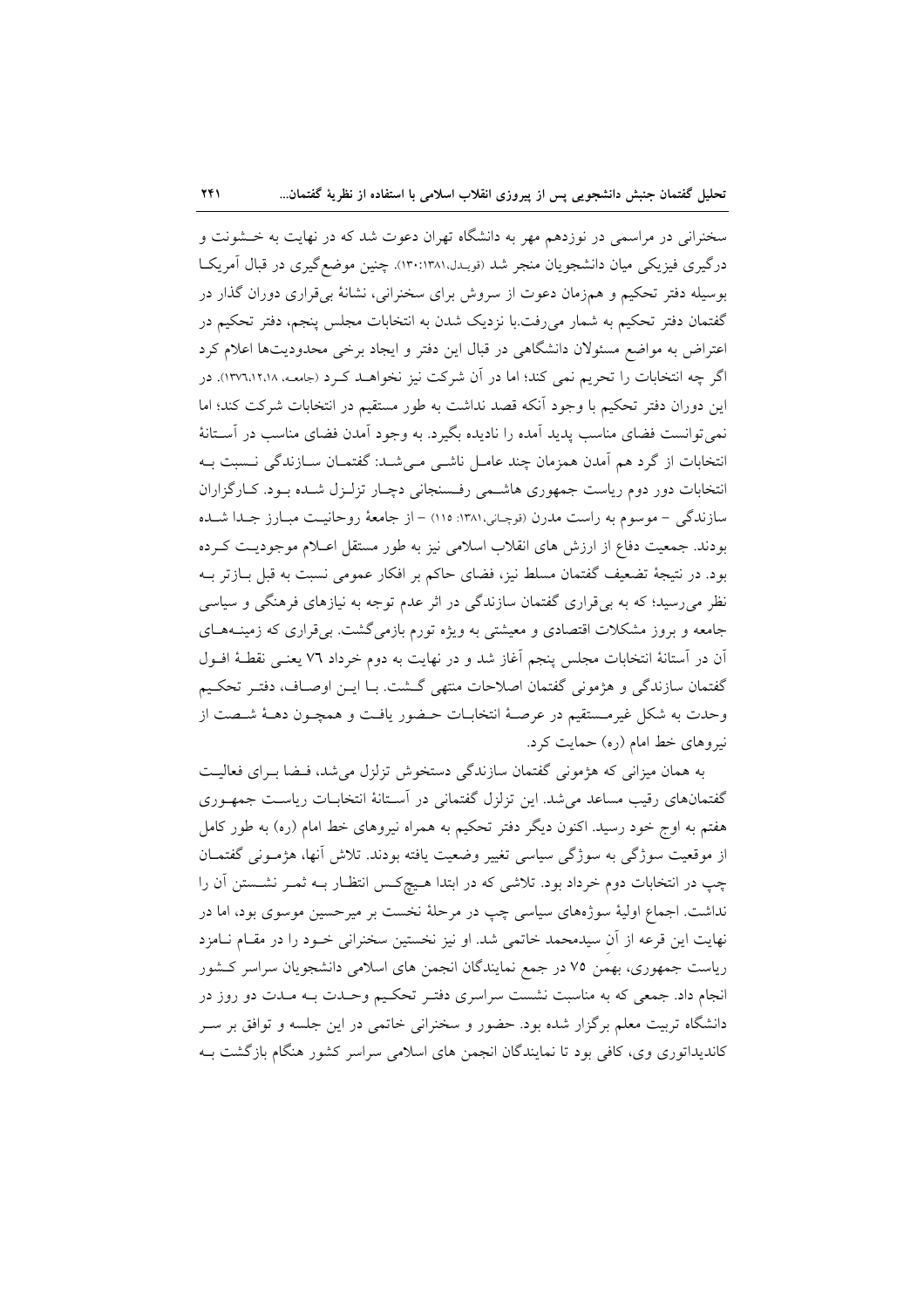دانشگاه متبوع خود، پایگاهی در حمایت از کاندیداتوری وی تشکیل دهنـد و بـه عنـوان یـک «گروه مرجع» نه تنها فضای دانشگاهی که کل فضای عمومی حاکم بـر جامعـه را تحـت تــاثیر قرار دهند. مسئلهای که خیلی زودتر از آنچه گمان میرفت اتفاق افتاد. نقش دفتـر تحکـیم در تبدیل دال های آزادی، جامعهٔ مدنی و توسعهٔ سیاسی به یک آرمـانشـهر در اذهـان سـوژههـا (افکار عمومی) و تبدیل این آرمانشهر به تقاضای عمومی جامعه، نقشی بـی بـدیل بـود کـه بـا جایگاه این تشکل دانشجویی در میان گـروه هـای مرجـع اجتمـاعی و پیـشینهٔ تـاریخی آن در حمایت از آرمان های امام خمینی (ره) و ارزش های انقلاب اسلامی ارتباطی تنگاتنگ داشت.

پس از حضور سیدمحمد خاتمی در نشست تربیت معلم، دفتر تحکیم وحدت جلسهای در دانشگاه صنعتی شریف برگزار کرد تا وی را به شکلی رسمیتر به جامعه به ویژه دانشجویان و دانشگاهیان معرفی کند.این برنامه در هفتم اسـفند ۱۳۷۵ برگـزار شـد و مـورد اسـتقبال بـسیار گستردهٔ دانشجویان قرار گرفت. بدین ترتیب، خاتمی نخستین حضور جدی انتخاباتی خـود را در فضای دانشجویی و برقراری ارتباط نزدیک و عاطفی با دانشجویان به همت دفتـر تحکـیم وحدت تجربه کرد. با این حال، توجه به یک نکته نیز ضروری می نمایـد و آن اینکـه حمایـت دفتر تحکیم وحدت از خاتمی در انتخابات ریاست جمهوری هفـتم از منظـر گفتمـانی، بیــشتر می تواند تلاشی در جهت هویت یابی تحلیل شود تا اقلدامی بـرای هژمونیـک سـاختن گفتمـان مطلوب. این موضوع از آنجا ناشی می شد که حاشیهرانی دفتر تحکیم بوسیله گفتمان سـازندگی به ویژه در دولت دوم هاشمی رفسنجانی، آن را با بحران هویت مواجه سـاخته بـود و تحکـیم چارهای جز این نداشت که برای ادامهٔ حیات، بحران هویت خویش را بـه گونـهای حـل کنـد. دستیابی به ثبات (نسبی) هویتی و انسجام معنایی برای یـک نیـروی اجتمـاعی نیـز از دو حـال خارج نیست: یا باید ذیل گفتمان مسلط قرار گیرد و در سایهٔ هژمونی آن خود را تعریـف کنـد، یا با آن غیریتسازی کند و به عنوان رقیبْ وارد فضای مخاصمات گفتمانی شـده، خـود را در تقابل با گفتمان حاکم تعریف کند. این در حـالی اسـت کــه دفتـر تحکـیم در آن سـال هــا، در هیچیک از این دو حالت انسجام نیافته بود. نــه مــیتوانـست خــود را ذیــل گفتمــان ســازندگی تعریف کند؛ زیرا با مبانی نظری آن خصوصاً در زمینههای اقتصادی مشکل جدی داشت و نــه توانسته بود به مثابه رقیب جدی به حاشیه رانده شده، خود را «غیر» گفتمان سازندگی تعریـف كرده در نقطه مقابل آن هويتLيابي كند. اين مسئله با اتخاذ راهبـرد سـكوت مجمـع روحـانيون مبارز ارتباط مستقیم داشت. مجمع روحانیون که همواره تکیهگاه سیاسی دفتر تحکـیم وحـدت بشمار میرفت، در این دوران به موقعیت سـوژگی تنـزل یافتـه بـود و تحـرک سیاسـی جـدی .<br>نداشت. بدین ترتیب، دفتر تحکیم با خلایی بیسابقه مواجه شد و نتوانست تکیهگاهی قدرتمند برای خود بیابد تا به مدد حمایت از آن، دال هـای شـناور مطلـوب خـویش را در قالـب یـک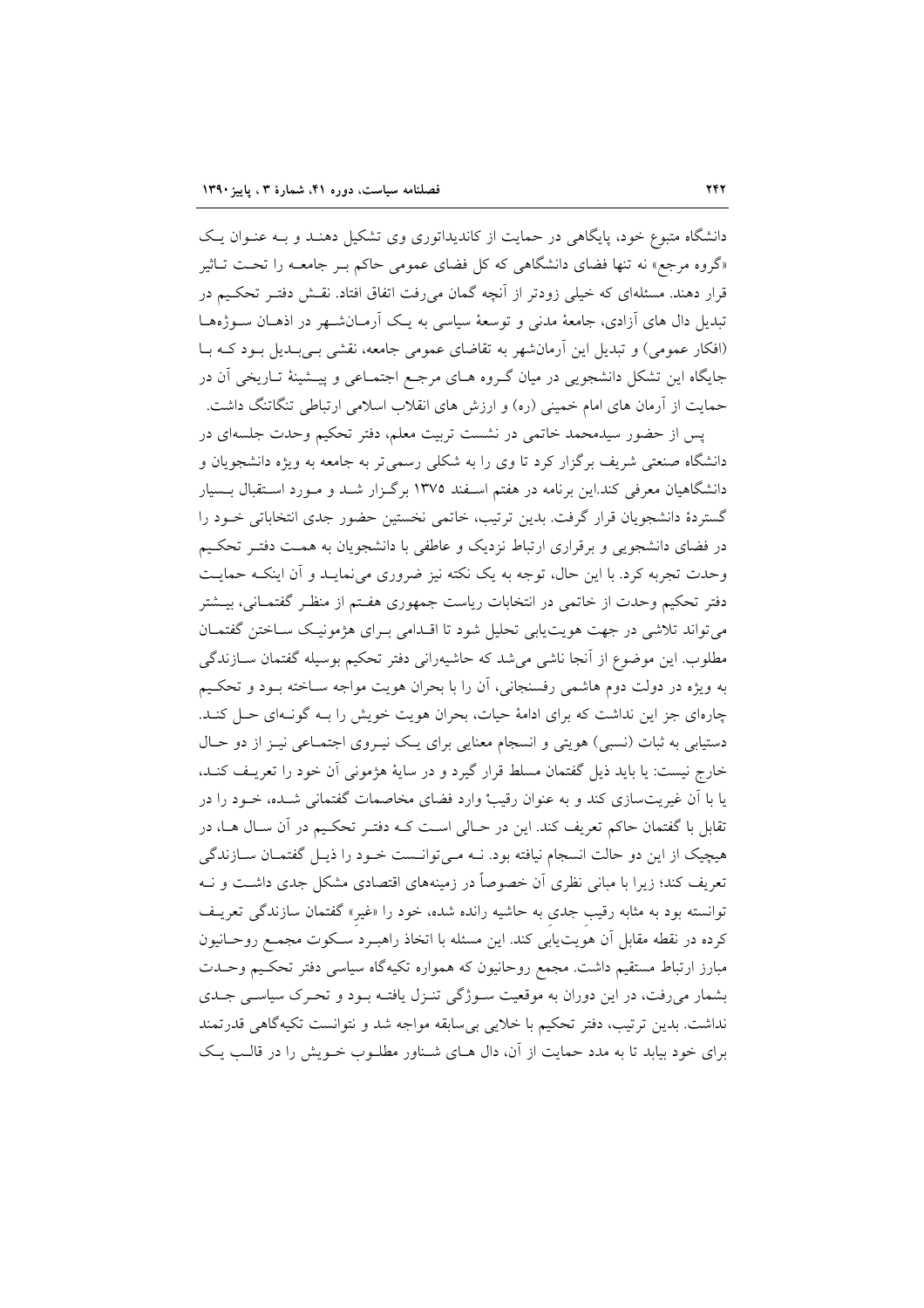گفتمان جدید پیکربندی کنـد و گفتمـان مـسلط را بـه چـالش بکـشد. خلایـی کـه در جریـان انتخابات دوم خرداد ۷٦ به گونهای شگفتانگیز پر شد.

#### نتىحە

اتحاديهٔ مركزي انجمن هاي اسلامي دانشجويان سراسر كشور يا دفتر تحكيم وحدت، پـس از شکست گفتمان پهلویسم از گفتمان انقلاب اسلامی و استقرار نظام جمهوری اسـلامی، ذیـل آن موجوديت يافت و هويت أن برابر بـا هويـت جنـبش دانـشجويي تلقـي شـد. مجموعـهاي متشکل از جوانان دانشجو که همهٔ دلبستگی شان امام و ارزش های اسلامی و انقلابی بود. آنها همهٔ آرمان های خویش را در گفتمان انقـلاب اسـلامی و دال مرکـزی آن یعنـی رهبـری امـام خمینی (ره) جستجو میکردند. در واقع تحکیم در این دوران، به مثابهٔ سوژهای بود کـه هویـت خويش را درون گفتمان مسلط يافته، خــود را در موقعيــت ســوژگي گفتمــان انقــلاب اســلامي تعریف می کرد. عملکرد دفتر تحکیم هماهنگ با نظام و ارزش های انقلابی آن در ایــن دوران، دلیلی بر حل شدن در نظم ساختاری گفتمان حاکم بـر کـشور و دسـتیابی بـه تثبیـت (موقـت) معنایی در دههٔ اول انقلاب بود. البته چنانچـه پیــشتر گذشــت انــدک زمــانی پــس از اســتیلای گفتمان انقلاب اسلامی، خردهگفتمان هـای چـب و راسـت ذیـل گفتمـان حـاکم بـا یکــدیگر غیریتسازی کردند و جنبش دانشجویی – کـه در ایــن زمــان برابـر بــا انجمــن هــای اســلامی دانشجویان بود – پس از تصفیهٔ درونی در سال ۱۳۹۲، بازوی گفتمان چپ در دانشگاه ها شد.

با پایان دفاع هشت ساله و رحلت امام خمینی (ره)، گفتمان سـازندگی جـایگزین گفتمـان انقلابی شد. این بار هم دفتر تحکیم وحدت کوشید تا هویت خویش را در چـارچوب گفتمـان مسلط تعریف کند. دفاع اولیهٔ این اتحادیهٔ دانشجویی از ریاست جمهوری هاشمی رفسنجانی در سال ٦٨ (كيهان. ١٣٦٨،٤،٢١) گواه اين امر است. اما با گذشت زماني اندک از رياست جمهوري وی و آشکار شدن سیاست های دولت سازندگی از جمله تعدیل اقتـصادی، دفتـر تحکـیم کـه ذیل گفتمان چپ قرار میگرفت، اعمال این سیاست ها را برخلاف اصول عـدالت اجتمـاعی و ارزش های انقلابی خود تشخیص داد و با آن غیریتسازی کرد. گفتمـان حـاکم نیـز آن را بـه حاشیه راند. در این دوران با توجه به انزوای مجمع روحانیون، تحکیم فاقد پشتوانهٔ سیاسی بود و نتوانست خویش را نه در گفتمان مسلط و نه در مقام یک گفتمان رقیب هویـتیــابی کنــد و دچار بی ثباتی هویتی شد که شرح آن گذشت. با وجود این، نکتـهٔ حـائز اهمیـت در خـصوص جهت گیری تحکیم در این دوران آن است که اگرچه این دفتر گفتمان سازندگی را نیــذیرفت و با آن غیریتسازی کرد، اما همچنان دل بستهٔ گفتمان انقلاب اسلامی بود و آرمانشهر خویش را در دل اَن جستوجو می کرد، نه در گفتمان های معارض با انقلاب و جمهوری اسلامی. نتیجهٔ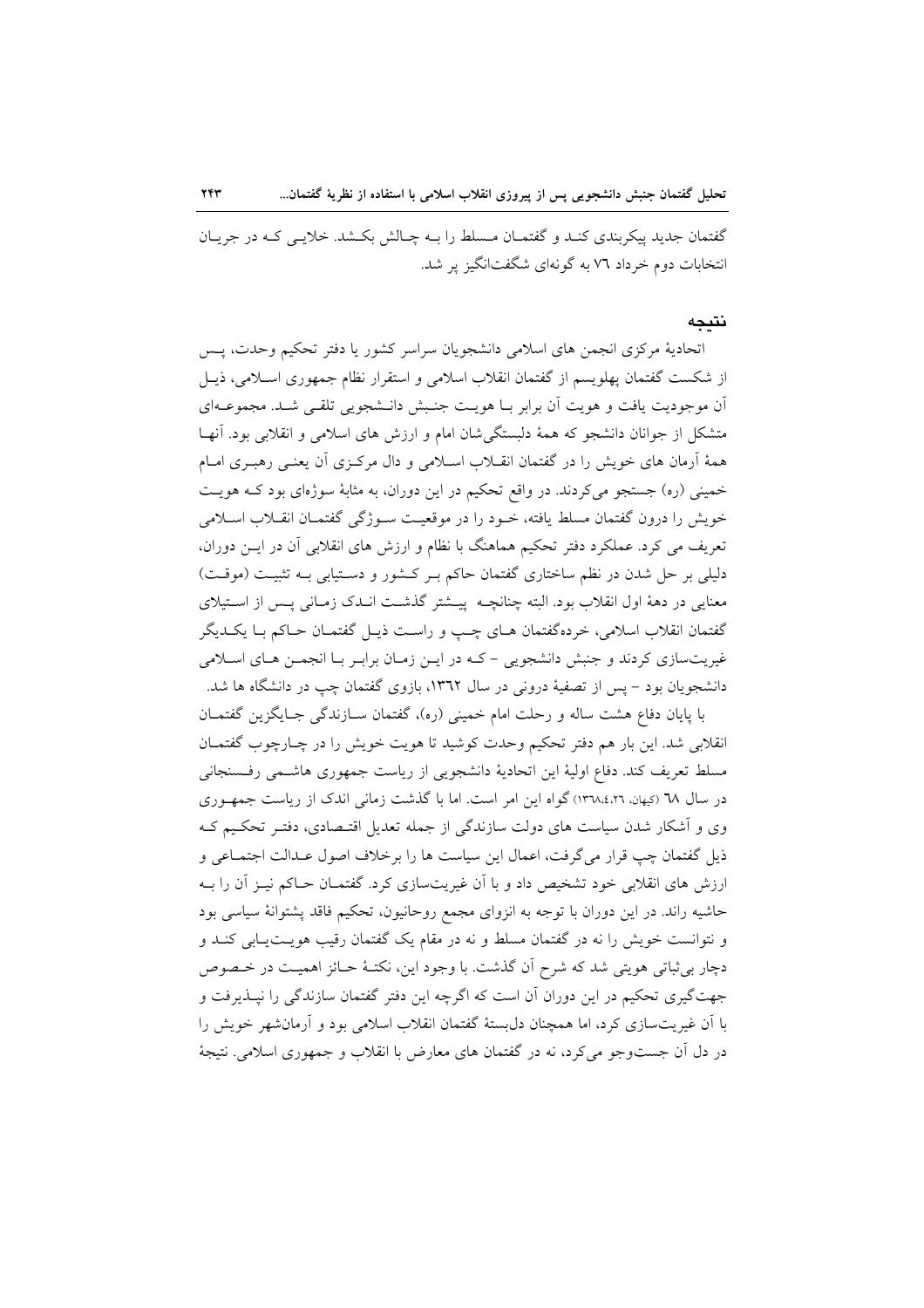این جستوجو، دل بستن به گفتمان اصلاح طلبانهٔ سیدمحمد خاتمی بود.زمینهٔ پیوند میان دفتـر تحکیم و گفتمان خاتمی در انتخابات ریاست جمهوری ریشه در دلایلـی چنـد دارد. نخـست، وابستگی سنتی تحکیم وحدت به گفتمان چپ و به طور خاص، مجمع روحانیون مبـارز؛ دوم، ارتباط دانشجویان پیرو خط امام و اعضای دفتر تحکیم با خاتمی در دروان فتـرت سیاسـی وی پس از استعفا از وزارت ارشاد(دوران سکوت مجمع روحانیون) از طریــق حلقــهٔ آیــین (حلجـی، ١٣٨٦: ٢٠٢و٢٠٢)؛ و سوم، ارتباط اعضاى دفتر تحكيم با عبدالكريم سروش و تعلق خـاطر فكـرى به وی که در قالب دعوت برای سخنرانی در مراسم و ترویج سخنان و اندیشههای او از طریـق نشریات دانشجویی و تابلوهای اعلانات انجمن های اسلامی در دانشکدههـا نمـود مـی یافـت. مورد سوم با توجه به این نکته اهمیت میbیابد که جریان روشنفکری که انجمن های اسلامی از اواخر دههٔ شصت و اوایل هفتاد به آن گرایش پیدا کرده بودند از خاتمی حمایت می کرد.

سوژههای گفتمان چپ از فرصتی مناسب که با کاهش حضور در مناصب قــدرت سیاســی نصیب أنها شده بود به مثابهٔ اعتکافی فکری و علمـی اسـتفاده کردنـد. بـدین ترتیـب، بــستری مناسب برای نقد گذشته و آیندهپژوهی در این جناح فراهم شد که می توانست به هنگام تزلـزل گفتمان مسلط، دستمايهٔ شكستن هژمونى رقيب و استيلاى گفتمان مطلوب باشـد.از نيمـهٔ دهـهٔ هفتاد به این سو، تمایل حضور اتحادیهٔ مرکزی انجمـن هـای اسـلامی دانـشجویان در عرصـهٔ قدرت افزایش یافت. این مسئله از آنجا ناشی می شد که این اتحادیه در دههٔ هفتاد تحـت تـاثیر نظریات روشنفکران دینی، تغییراتی بنیادین را نسبت به مواضـع خـود در دهــهٔ شــصت تجربــه کرده بود و دال های شناور گفتمان آن از عدالتخواهی، حمایت از مستضعفین، صدور انقــلاب، دشمنی با استکبار جهانی و مبارزه با اسلام آمریکایی به آزادی، قانونگرایـی، توسـعهٔ سیاسـی، حقوق شهروندی، آزادی بیان و... تغییر یافته بودند. ایـن امـر سـبب شـد دفتـر تحکـیم بـرای یی گیری آرمانهای جدید خود و عینیت بخشیدن به فضای استعاری گفتمان خـویش، بـیش از گذشته علاقهمند به حضور و مشارکت در عرصهٔ قدرت سیاسی باشد.

از سوی دیگر، نقش پررنگ و تلاش آشکار و همهجانبهٔ انجمن های اسلامی در انتخابــات دوم خرداد و در نهایت هژمونی گفتمانی که خاتمی پرچم آن را برافراشته بود، خــود بــه خــود آنان را متوقع می ساخت که از دستاورد این پیروزی بهرهمند شـوند. ایــن دلایــل کــافی بــود تــا بخشی مهم از جنبش دانشجویی از موضع اصلی خود که دیدبانی نظام سیاسبی و نقلد قلدرت است، به سهمخواهي از قدرت تغيير ماهيت دهـد. بــه هـر حـال در پايـان اسـتيلاي گفتمـان سازندگ<sub>ی</sub> و با گذشت نزدیک به هشت سال بیقراری هویتی، دفتر تحکیم به این نتیجــه رسـید كه اكنون مي تواند هويت گمشدهٔ خويش را در گفتمان اصلاحطلبانهٔ سيدمحمد خاتمي بيابد. از این رو، وارد عرصهٔ منازعات گفتمانی شد و توانست گفتمان مطلوب خود را استیلا بخشد. این،